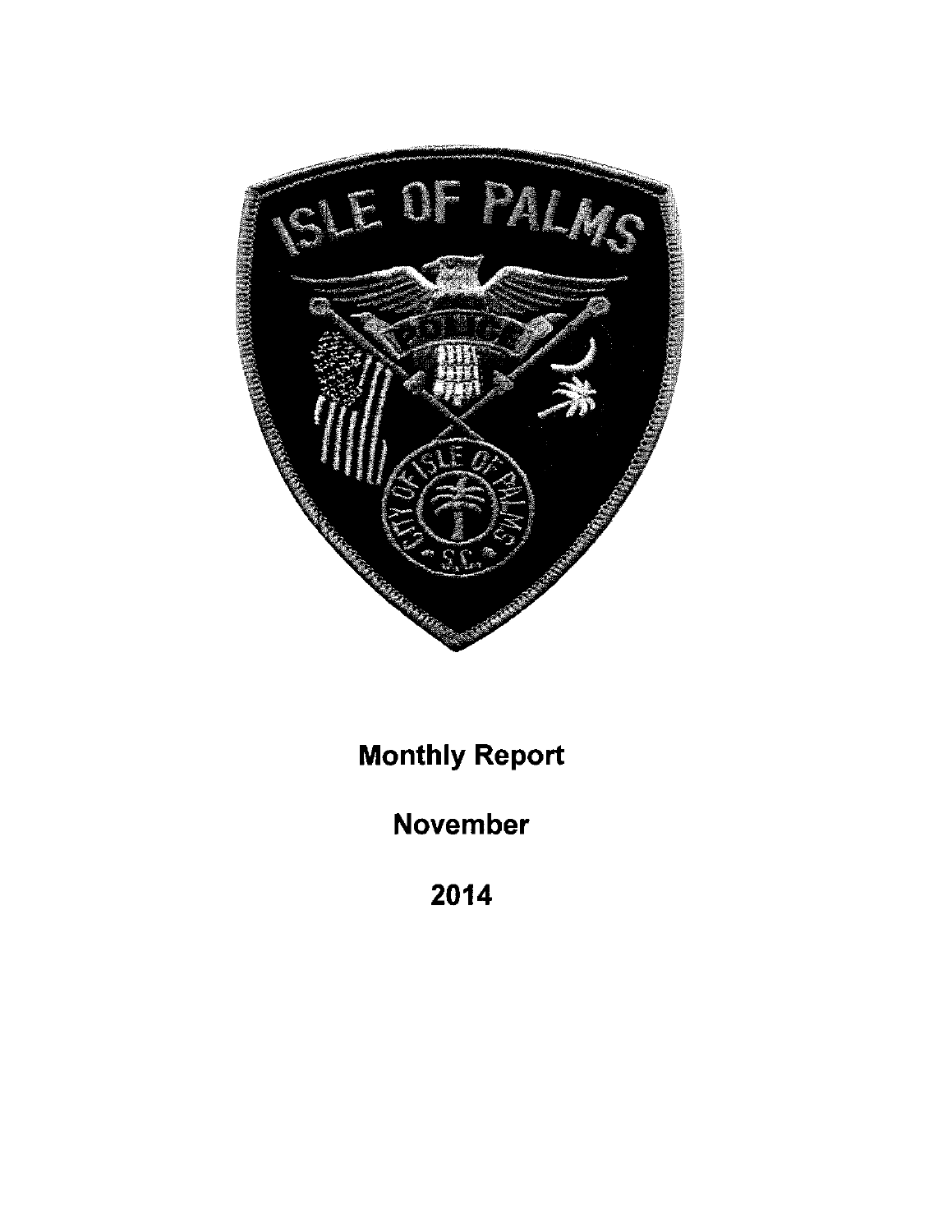| <b>Index</b>                                       | <b>Page</b> |
|----------------------------------------------------|-------------|
| Synopsis                                           | $1 - 5$     |
| <b>Communications Report</b>                       | 6           |
| <b>Traffic Review</b>                              | 7           |
| Connector                                          | 8           |
| Yearly Offense Type Comparison Report              | 9           |
| <b>Arrest Summary &amp; Property Values Report</b> | 10          |
| <b>Primary UCR Code Arrest Summary</b>             | 11          |
| <b>Animal Control Report</b>                       | 12          |
| <b>Criminal investigations Report</b>              | 13          |
| <b>Training Report</b>                             | 14          |
| <b>Overtime Report</b>                             | 15          |
| <b>Livability Report</b>                           | $16 - 17$   |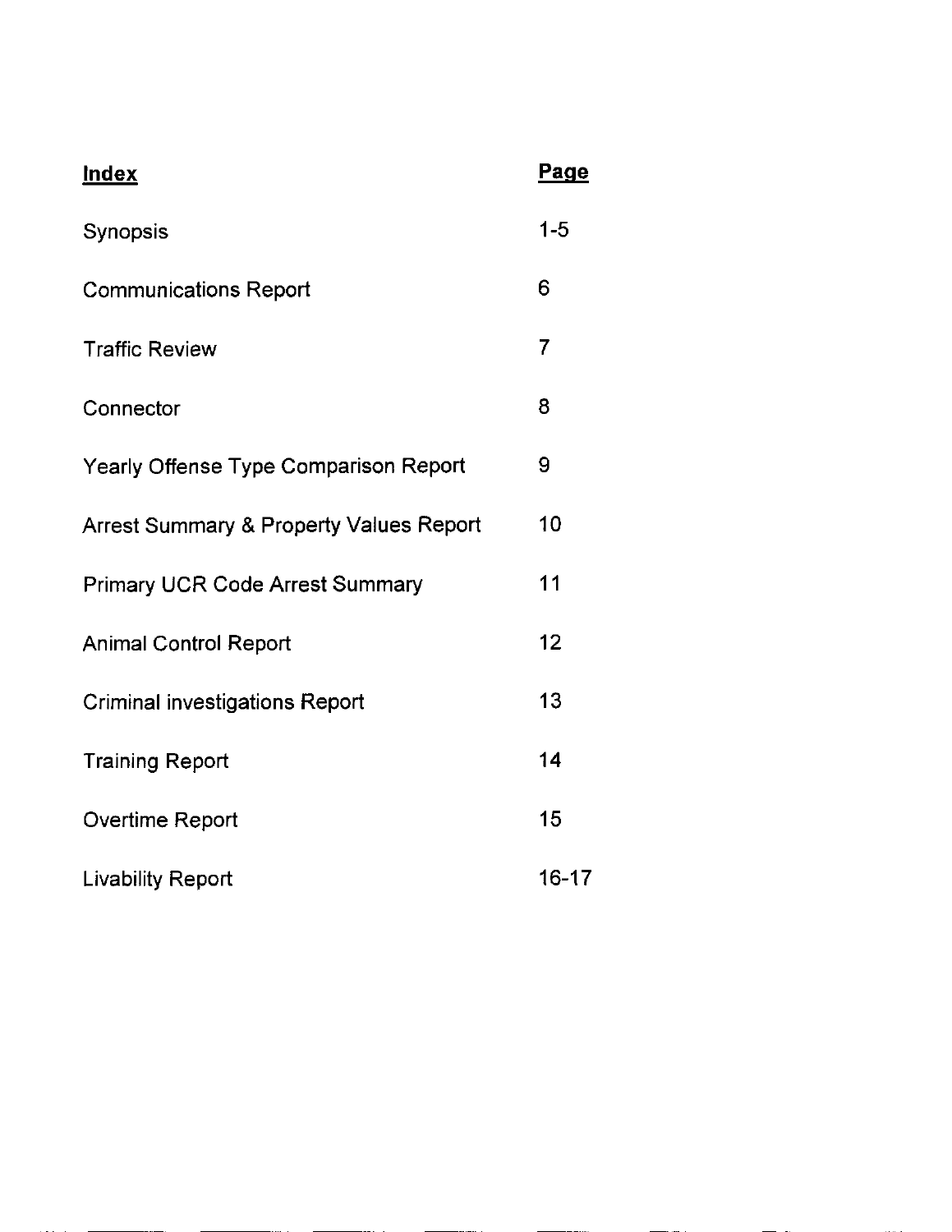

# **ISLE OF PALMS POLICE DEPARTMENT**

THOMAS E. BUCKHANNON, III CHIEF OF POLICE

30 JC LONG BOULEVARD POST OFFICE DRAWER 508 **ISLE OF PALMS. SOUTH CAROLINA 29451** PHONE (843) 886-6522 PAX (843) 886-8527 www.iop.net

#### MAYOR CRONIN, CITY COUNCIL and ADMINISTRATOR TUCKER To:

Subj.: MONTHLY REPORT for Novemb

Date: December 1, 2014

The following is a synopsis of some of the activities of the Isle of Palms Police Department during the month of November 2014.

#### Tuesday, November 4<sup>th</sup>

#### Burglarv - Sandwedge Lane

The victim reported that unknown person(s) had stolen his bicycle from the enclosed garage of his residence. This case was assigned to CID for further investigation.

#### Wednesday, November 5<sup>th</sup>

#### Driving Under the Influence - IOP Connector/Palm Boulevard

An Officer stopped a vehicle operating with an inoperable tail light and stopped the vehicle. The Officer observed that there was damage to the rear of the vehicle and asked the driver if she had been involved in a collision. Further investigation revealed that the driver appeared to be under the influence of alcohol and the Officer conducted Standardized Field Sobriety Testing. The driver was arrested and taken for Datamaster testing, where she refused to submit a breath sample. The driver charged and transported to the Charleston County Detention Center.

#### Burglary  $-49<sup>th</sup>$  Avenue

The victim reported that unknown person(s) entered into a residence that was under construction and removed his miter saw. This case was assigned to CID for further investigation.

#### Theft from Motor Vehicle - 28th Avenue

The victim reported that unknown person(s) entered her unlocked vehicle and removed her purse, which contained various credit cards and other identification.

#### Theft from Motor Vehicle - Driftwood Lane

The victim reported that unknown person(s) stole an IPod from his vehicle. It is unknown if the vehicle was locked. This case was assigned to CID for further investigation.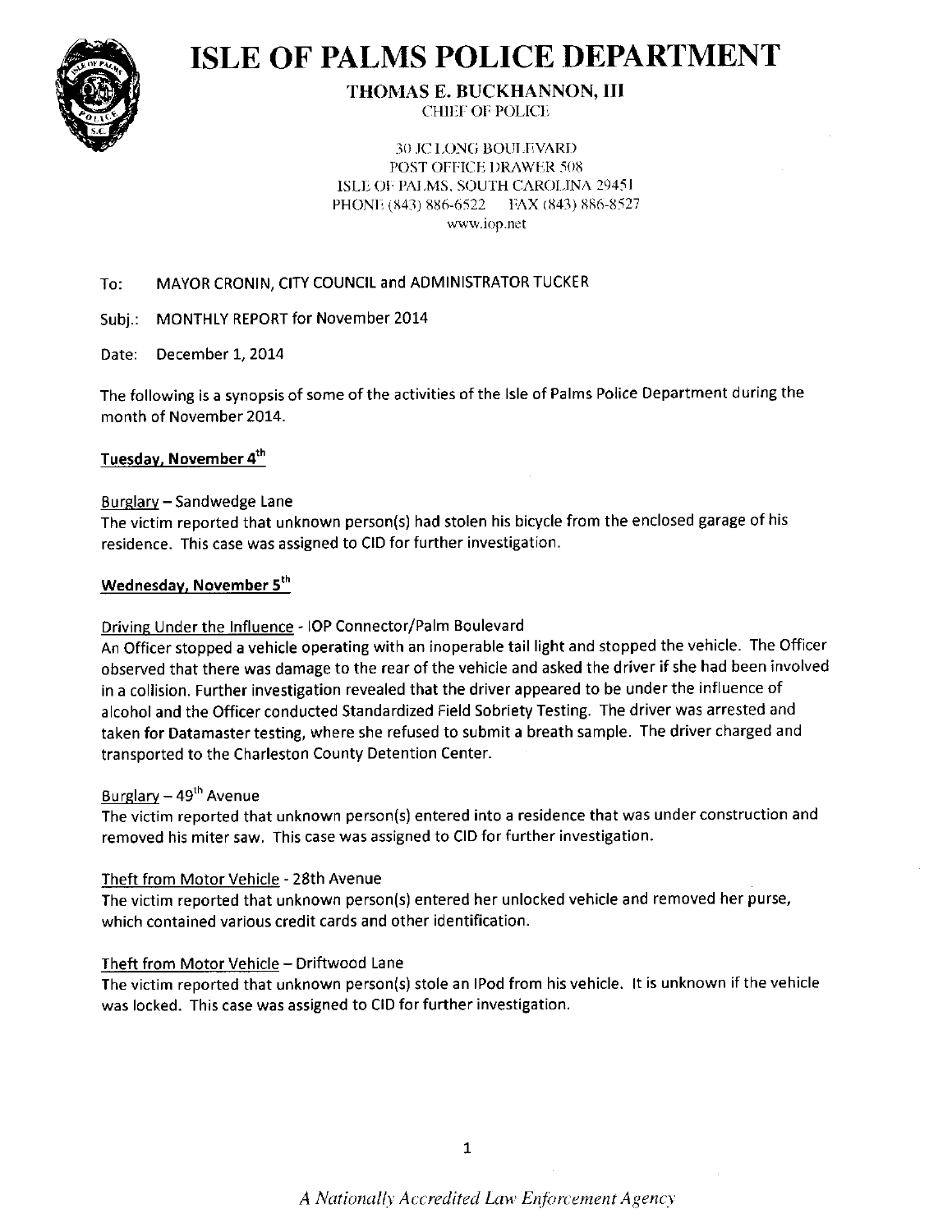### Thursday, November 6<sup>th</sup>

#### Petit Larceny - Sandwedge Lane

The victim reported that unknown person(s) had removed light bulbs from the exterior fixtures at her residence and cut the electrical line providing power to another light fixture at the rear of the residence. This case was assigned to CID for further investigation.

#### Theft from Motor Vehicle - 3600 Block of Hartnett Boulevard

The victim reported that unknown person(s) entered into his unlocked vehicle parked at the residence and removed several credit cards, which were fraudulently used at several locations on the lsle of Palms after being stolen. This case was assigned to CID for further investigation.

#### Friday, November 7th

Fraudulent Credit Card Use / Simple Possession of Marijuana  $-14<sup>th</sup>$  Avenue on the beach An Officer patrolling the beach observed awhite male subject walking on the beach that resembled a suspect involved in several instances of fraudulent credit card use at locations on the Isle of Palms. The subiect was detained and once he was verified to be the person of interest was arrested and searched, which revealed a quantity of marijuana on his person. CID was notified and worked to clear several pending cases, charging the subject with theft from motor vehicle and stolen property offenses.

#### Sunday, November 9<sup>th</sup>

#### Petit Larceny - 1100 Block of Ocean Boulevard

The victim reported that unknown person(s) stole a back of electronics from a dresser drawer in the room where she had been staying. The victim was able to provide serial numbers for the electronic devices, which were entered into NCIC. This case was assigned to CID for further investigation.

#### Monday, November 10<sup>th</sup>

#### Grand Larceny - 100 Block of Charleston Boulevard

The victim reported that unknown person(s) had stolen patio furniture from the porch of their residence. This case was assigned to CID for further investigation.

#### Petit Larceny - 5700 Block of Palmetto Drive

The victim reported that unknown person(s) had stolen two televisions that were still inside the box that had been left in the lobby of a local business. This case was assigned to CID for further investigation.

#### Petit Larceny - Seahorse Court

The victim reported that the alarm for his cooler on his dock activated, waking him up. The victim saw a subject jump off the dock into the Intracoastal Waterway and another subject run through the backyard. Officers patrolled the area and located a duffle bag with a name imprinted on it next to the cooler, but were unable to locate the subjects. This case was assigned to CID for further investigation.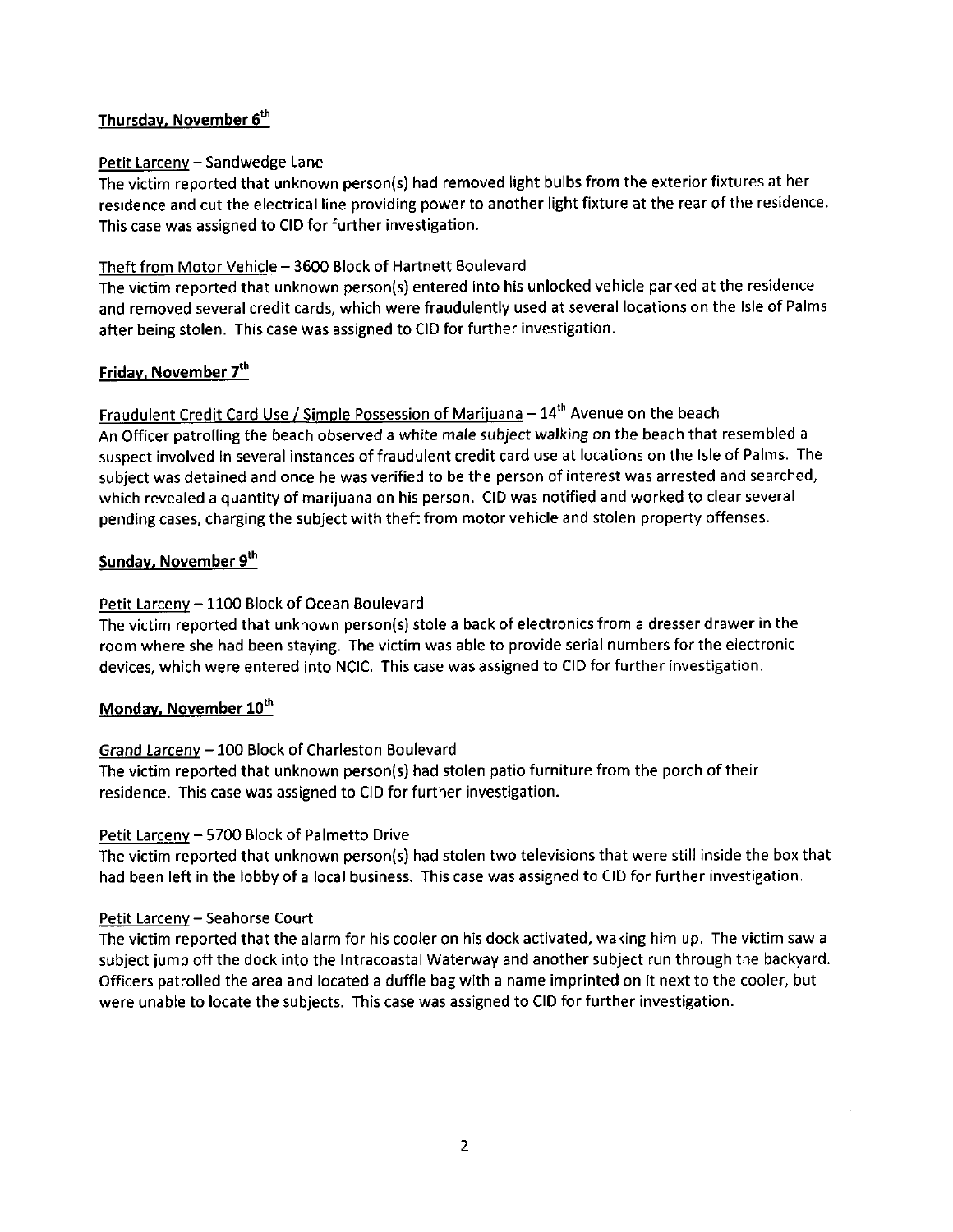#### Tuesday, November 11th

## Driving Under the Influence - Palm Boulevard / 2<sup>nd</sup> Avenue

An Officer conducted a traffic stop on a vehicle for speeding. During the initial contact with the driver, the Officer detected an odor of alcohol coming from within the vehicle. The Officer conducted Standardized Field Sobriety Tests and subsequently placed the driver under arrest. The driver was transported to the IOPPSB for Datamaster testing, where the driver provided a breath sample resulting in a BAC of 0.13%. The driver was transported to the Detention Center.

Weapon Law Violation / Simple Possession of Marijuana - IOP Connector / Palm Boulevard An Officer on patrol observed a vehicle being driven by a subject known to have a suspended driver's license. The Officer stopped the vehicle placed the driver under arrest and when asked, the driver admitted to having a pistol in the driver's side door. During a search of the vehicle, the Officer also located a quantity of marijuana. The driver was transported to the Detention Center.

## Thursday, November 13<sup>th</sup>

#### Aggravated Assault - Oyster Row

The victim reported that while she was cleaning the residence, a male subject who resided in the home approached her and was not wearing any clothing. The naked male subject followed her around as she continued to work and began to touch her attempting to engage her in sexual activities. The victim, fearing for her safety left the house and called for Police. The subject was located at the residence and while speaking with him, an Officer observed marijuana in plain view on the couch. The subject was arrested and transported to the Detention Center.

#### Burglarv - Beachside Drive

The victim reported that unknown person(s) had stolen the television from the residence. The victim was unable to provide any information for the television and there was no sign of forced entry. Thls case was assigned to CID for further investigation.

#### Friday, November 14<sup>th</sup>

#### Simple Possession of Marijuana -  $21<sup>st</sup>$  Avenue

Officers serving a search warrant at a residence in an attempt to locate the lifeguard stand and signs stolen from the IOP County Park discovered a quantity of marijuana, several bongs, and a grinder. In addition, the property for the IOP County Park was recovered and returned. CID will be obtaining arrest warrants.

#### Saturday, November 15th

#### Traffic Stop/Warrant Arrest - IOP Connector

An officer stopped a vehicle for an equipment violation and discovered that the driver had an outstanding Family Court warrant out of Colleton County Sheriff's Office. The driver was arrested and transferred to their custodv.

#### Theft from Motor Vehicle - 3500 Block of Hartnett Boulevard

The victim reported that unknown person(s) entered his unlocked vehicle and stole several credit cards and cash. This case has been submitted to CID for further investigation.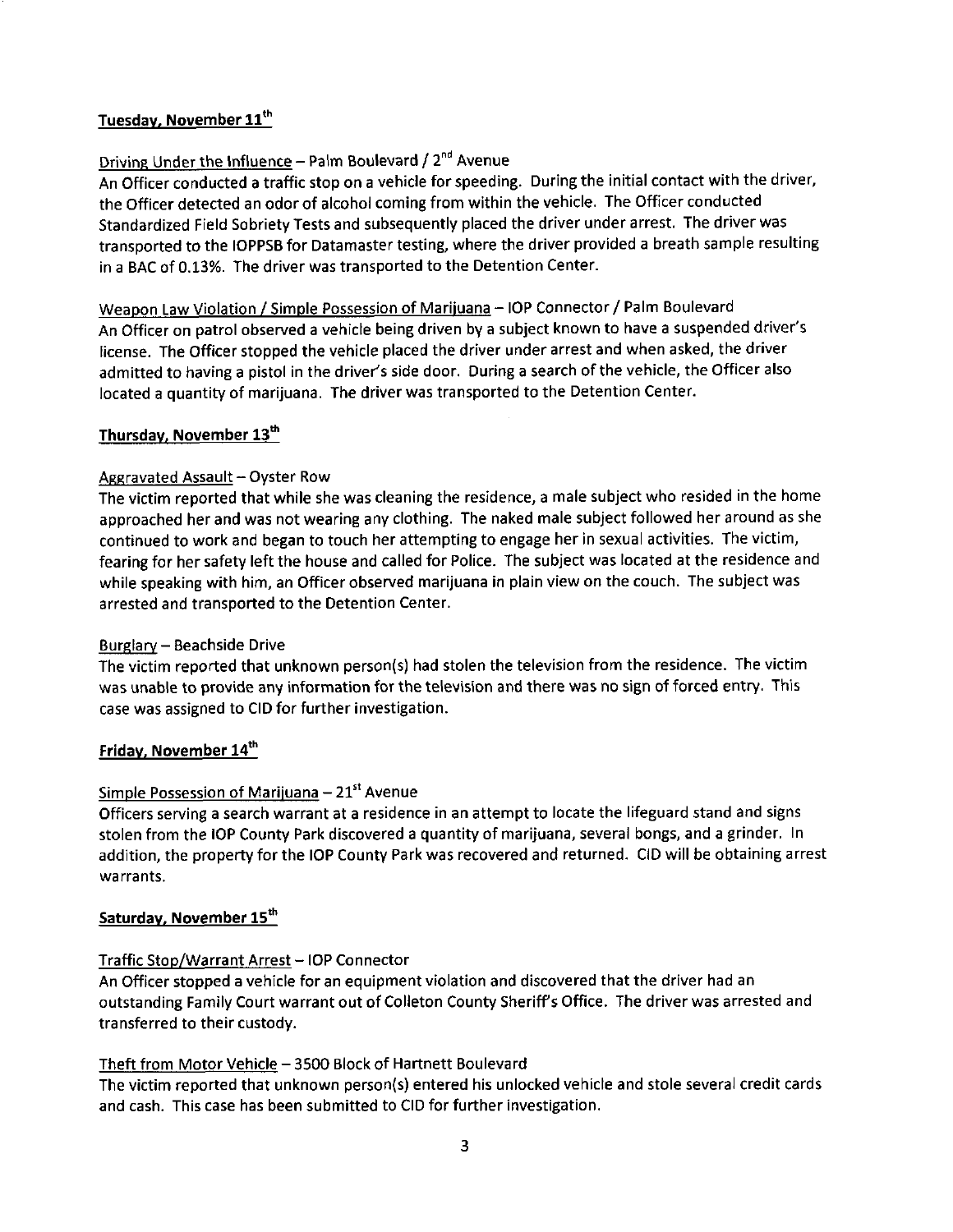#### Theft from Motor Vehicle - 3400 Block of Hartnett Boulevard

The victim reported that unknown person(s) entered his unlocked vehicle and stole cash. This case has been submitted to CID for further investigation.

## Traffic Stoo/Alcohol Violation - 1500 Block of Palm Boulevard

An Officer stopped a vehicle for an equipment violation. As the vehicle came to a stop, the Officer observed the driver move around in the vehicle, climbing into the passenger's seat, sitting in the lap of another subject. Further investigation revealed the driver had been drinking and was under the age of 21. The driver was arrested and was released to his parent. The driver will be notified of the date for his Family Court hearing.

#### Sunday, November 16<sup>th</sup>

#### Public Intoxication - 3700 Block of Palm Boulevard

An Officer observed avehicle parked in the driveway of the residence, which is a rental property, but it was completely dark and there were no other vehicles. The Officer observed the driver to be slumped over in the seat and attempted to wake him up. The driver, who appeared to be intoxicated, kept referring to the Officer as his father. The Officer attempted to obtain the driver's parents information, but the driver insisted that he knew his rights and would call them from jail. The driver was arrested and transported to the Detention Center.

#### Petit Larceny - Beachside Drive / Sandshell Court

An Officer patrolling the neighborhood observed that water was shooting up into the air near the swimming pool. Contact was made with the HOA President and it was discovered that the shut off valve, which was copper had been cut and stolen. This case has been assigned to CID for further investigation.

## Monday, November 17th

## Stolen Property Offenses - 13<sup>th</sup> Avenue / Palm Boulevard

An Officer observed avehicle driving well below the posted speed limit, approximately 3 MPH in a 35 MPH speed zone and also that the front windshleld was cracked. The driver stopped the vehicle and further investigation revealed that the year sticker on the license plate had been stolen from Goose Creek's jurisdiction. Additionally, the Officer observed drug paraphernalia on the front center console and ultimately crack cocaine was located. The driver and two passengers was arrested and transported to the Detention Center.

#### Friday, November 21st

#### Drivins Under the lnfluence - IOP Connector / Outbound

An Officer observed a vehicle that was speeding and conducted a traffic stop. During contact with the driver, the Officer determined that the driver was possibly under the influence. The Officer conducted Standardized Field Sobriety tests and after placing the driver under arrest, transported him to the IOPPSB for Datamaster testing. The driver provided abreath sample resulting in a BAC of .08%. The driver was transported to the Detention Center.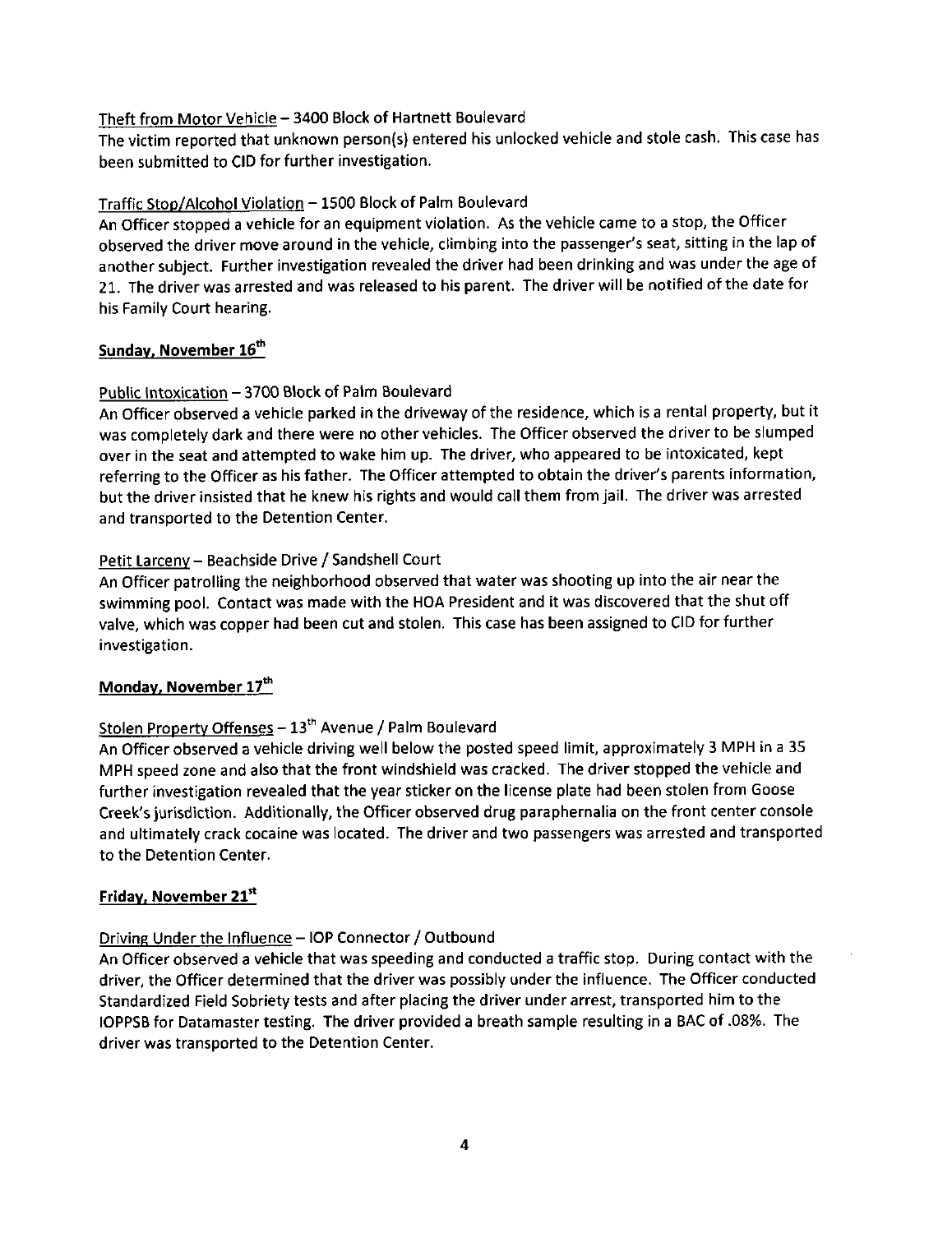#### Monday, November 24<sup>th</sup>

#### Motor Vehicle Theft - 300 Block of Carolina Boulevard

The victim reported that unknown person(s) stole his vehicle from his driveway. The vehicle had been left unlocked with the keys inside. An Officer gathered the information and entered the vehicle into NCIC as stolen. Several hours later, the Officer was notified that the North Charleston Police Department had stopped the vehicle and arrested the driver. The vehicle was returned to the owner. This case was assigned to CID for follow-up.

#### Tuesday, November 25th

#### Theft from Motor Vehicle - 800 Block of Carolina Boulevard

The victim reported that unknown person(s) entered her unlocked vehicle and stole a backpack containing a laptop computer and cell phone. The victim was able to provide the serial number for the computer, which was entered into NCIC. This case has been assigned to CID for further investigation.

#### Wednesday, November 26<sup>th</sup>

#### Petit Larcenv - 3700 Block of Cameron Boulevard

The victim reported that unknown person(s) had stolen two bicycles from the side ofthe residence. The victim was unable to provide serial number for the bicycles at the time of the report. This case has been assigned to CID for further investigation.

#### Friday, November 28<sup>th</sup>

## Driving Under the Influence - Palm Boulevard / JC Long Boulevard

An Officer stopped a vehicle for following too closely and during conduct with the driver, determined that she was possibly under the influence. The Officer conducted Standardized Field Sobriety Tests and placed the driver under arrest. The subject was transported to the IOPPSB for Datamaster testing, where she provided a breath sample resulting in a BAC of O,2O%. The driver was transported to the 0etention Center.

#### Saturday, November 29<sup>th</sup>

#### Simple Possession of Marijuana - 1500 Block of Palm Boulevard

An Officer stopped a vehicle for multiple moving violations and upon making contact with the driver, observed that he was visibly shaking uncontrollably and unable to answer questions. Subsequently, the driver admitted to having marijuana and alcohol in the vehicle and that he was under the age of 21. There were several occupants in the vehicle and all were arrested and released to their parents. They will be notified of their Family Court hearing date.

#### **Community Service**

During the month of November 2014, officers issued three (3) "You Could Have Been a Victim of a Crime" notices and thirty-four (34) Property Security Check notices.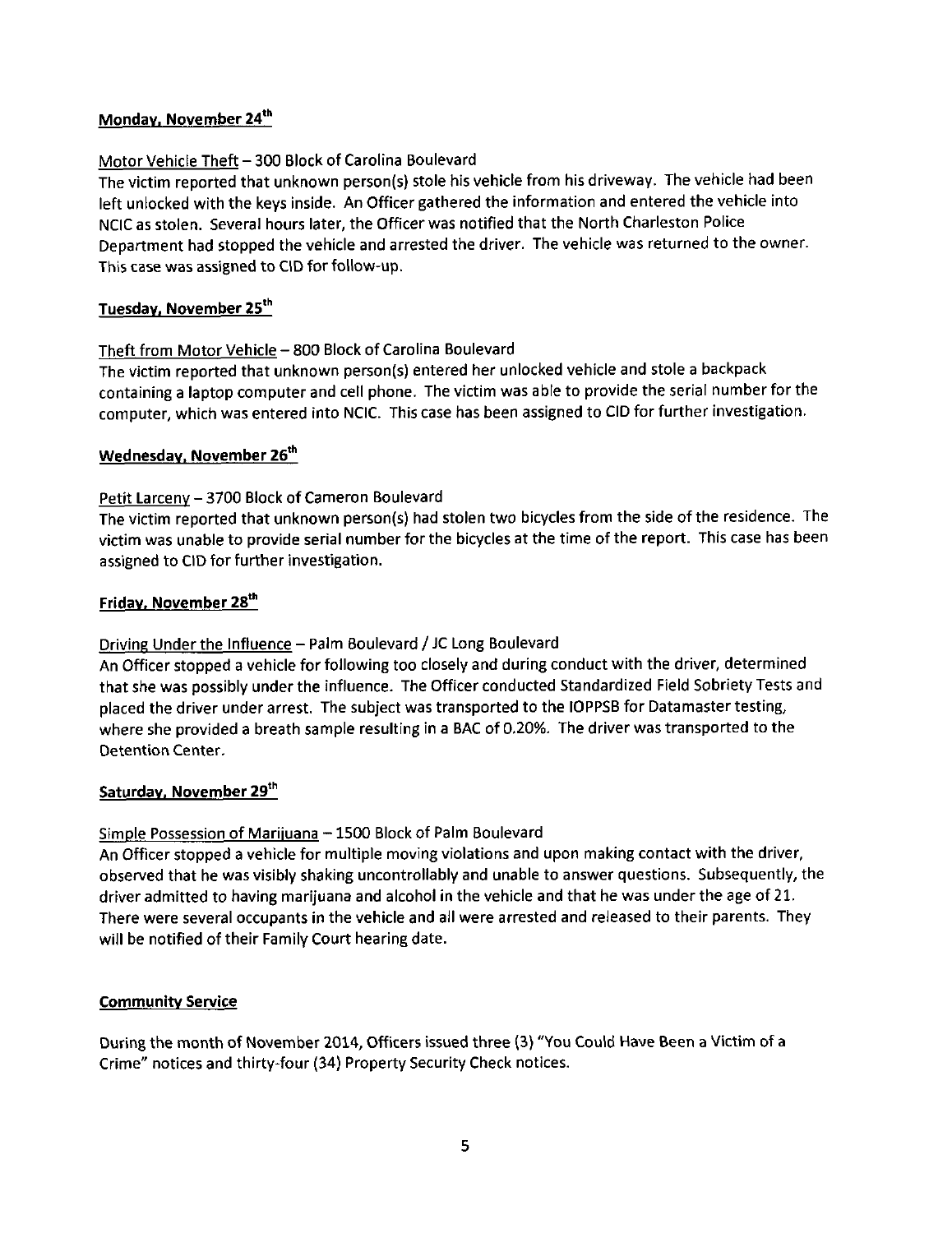During the month of November 2014, the Consolidated Dispatch Center received and dispatched 5144 calls for service to the four (4) public safety agencies of Isle of Palms and Sullivan's Island, and the National Park Service. The following is a breakdown of activity by department.

|                                                | <b>IOPPD</b>                     | <b>IOPFD</b>                                                                | <b>SIPD</b>          | <b>SIFD</b> | <b>NPS</b>     | <b>TOTALS</b>         |
|------------------------------------------------|----------------------------------|-----------------------------------------------------------------------------|----------------------|-------------|----------------|-----------------------|
| November-14                                    | 4682                             | 41                                                                          | 398                  | 23          | 0              | 5144                  |
| Navember-13                                    | 3288                             | 53                                                                          | 1206                 | 21          | $\overline{0}$ | 4568                  |
| Percentage Change                              | 42%                              | -23%                                                                        | $-67%$               | 10%         | 0%             | 13%                   |
| Year to Date 2014                              | 48303                            | 909                                                                         | 10762                | 431         | 0              | 60405                 |
| Year to Date 2013                              | 37635                            | 924                                                                         | 8993                 | 376         | 0              | 47928                 |
| Percentage Change                              | 28%                              | $-2%$<br>M                                                                  | 20%                  | 15%         | 0%             | 26%                   |
| <b>Patrol Zones</b>                            | <b>Patrol</b><br><b>Requests</b> | <b>Officer Initiated</b><br>Calls &<br><b>Registration</b><br><b>Checks</b> | <b>Service Calls</b> |             |                | <b>Total Services</b> |
| Tract 1:<br>Breach Inlet to 10th Ave           | 475                              | 19                                                                          | 178                  |             |                | 672                   |
| lTract 2:<br>Ocean Blvd to JC Long to 14th Ave | 218                              | 4                                                                           | 28                   |             |                | 250                   |
| Tract 3:<br>10th Ave North to 21st Ave South   | 976                              | 74                                                                          | 214                  |             |                | 1264                  |
| Tract 4:<br>21st Ave North to 31st Ave South   | 602                              | 33                                                                          | 145                  |             | 780            |                       |
| Tract 5:<br>31st Ave North to 41st Ave South   | 558                              | 16                                                                          | 82                   |             | 656            |                       |
| Tract 6:<br>Forest Trail                       | 51                               | 0                                                                           | 3                    |             | 54             |                       |
| Tract 7:<br>41st Ave North to 57th Ave         | 374                              | 14                                                                          | 81                   |             | 469            |                       |
| Tract 8:<br>Wild Dunes                         | 105                              | 4                                                                           | 79                   |             |                | 188                   |
| Tract 9:<br>IOP Connector                      | 133                              | 12                                                                          | 72                   |             |                | 217                   |
| Tract 10:<br>County Park                       | 17                               | 12                                                                          | 4                    |             |                | 33                    |
| Tract 99:<br>Off Island                        | 3                                | $\mathbf{3}$                                                                | 93                   |             |                | 99                    |
| Totals:                                        | 3512                             | 191                                                                         | 979                  |             |                | 4682                  |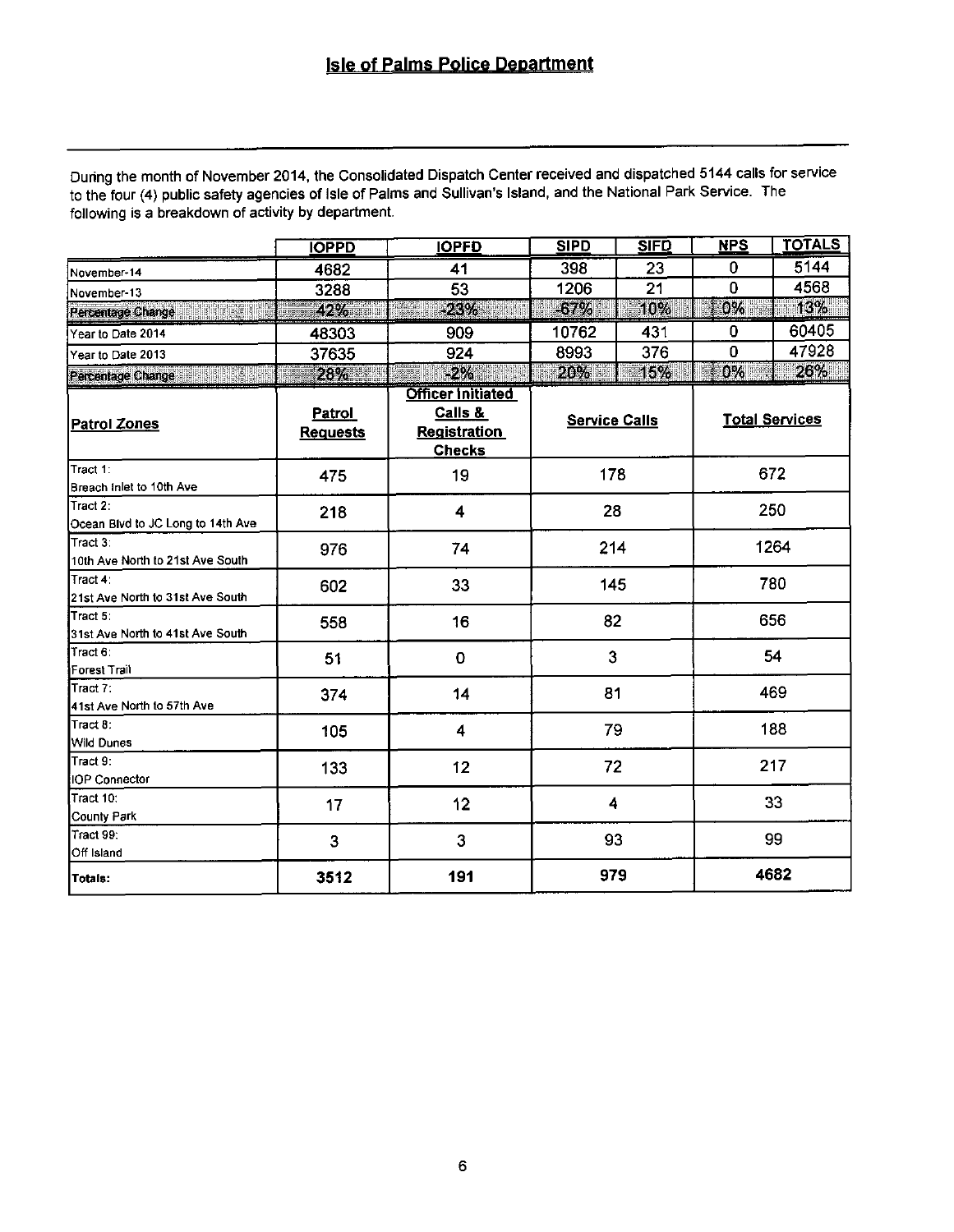



# **Nov-14**

## **Traffic Enforcement**

| <b>Traffic Stops for Current Month</b> | Traffic Stops Previous Month | Percentage Change |
|----------------------------------------|------------------------------|-------------------|
| 503                                    | 567                          | $-11%$            |

|                                | November | November | Percentage |      | Year To Date   Year To Date | Percentage |
|--------------------------------|----------|----------|------------|------|-----------------------------|------------|
|                                | 2014     | 2013     | Change     | 2014 | 2013                        | Change     |
| <b>Traffic Stops</b>           | 503      | 398      | 26%        | 4906 | 4378                        | 12%        |
| <b>Traffic Stops w/Tickets</b> | 157      | 93       | 69%        | 1423 | 1099                        | 29%        |
| % Traffic Stops w/Tickets      | 31%      | 23%      | 8%         | 29%  | 25%                         | 4%         |

# **Traffic Collisions**

|                    | November<br>2014 | November<br>2013 | Percentage<br>Change | 2014 | Year To Date   Year To Date   Percentage<br>2013 | Change |
|--------------------|------------------|------------------|----------------------|------|--------------------------------------------------|--------|
| Traffic Collisions |                  |                  | 0%                   | 84   | 64                                               | 31%    |

# **Officer Activity**

|                          | November | November | Percentage | Year To Date | Year To Date            | Percentage |
|--------------------------|----------|----------|------------|--------------|-------------------------|------------|
|                          | 2014     | 2013     | Change     | 2014         | 2013                    | Change     |
| <b>DUI Tickets</b>       | 5        | 1        | 400%       | 41           | 21                      | 95%        |
| <b>DUS Tickets</b>       | 13       | 9        | 44%        | 91           | 71                      | 28%        |
| <b>Speeding Tickets</b>  | 58       | 27       | 115%       | 424          | 375                     | 13%        |
| Other Traffic Tickets    | 91       | 73       | 25%        | 1087         | 750                     | 45%        |
| Non Traffic Tickets      | 14       | 6        | 133%       | 210          | 88                      | 139%       |
| <b>Parking Tickets</b>   | 0        | 3        | $-100%$    | 2689         | 4622                    | $-42%$     |
| <b>Littering Tickets</b> | 1        | 0        | 100%       | 9            | $\overline{\mathbf{4}}$ | 125%       |
| <b>City Tickets</b>      | 9        | 5        | 80%        | 169          | 200                     | $-16%$     |
| <b>Warning Tickets</b>   | 357      | 308      | 16%        | 3636         | 3029                    | 20%        |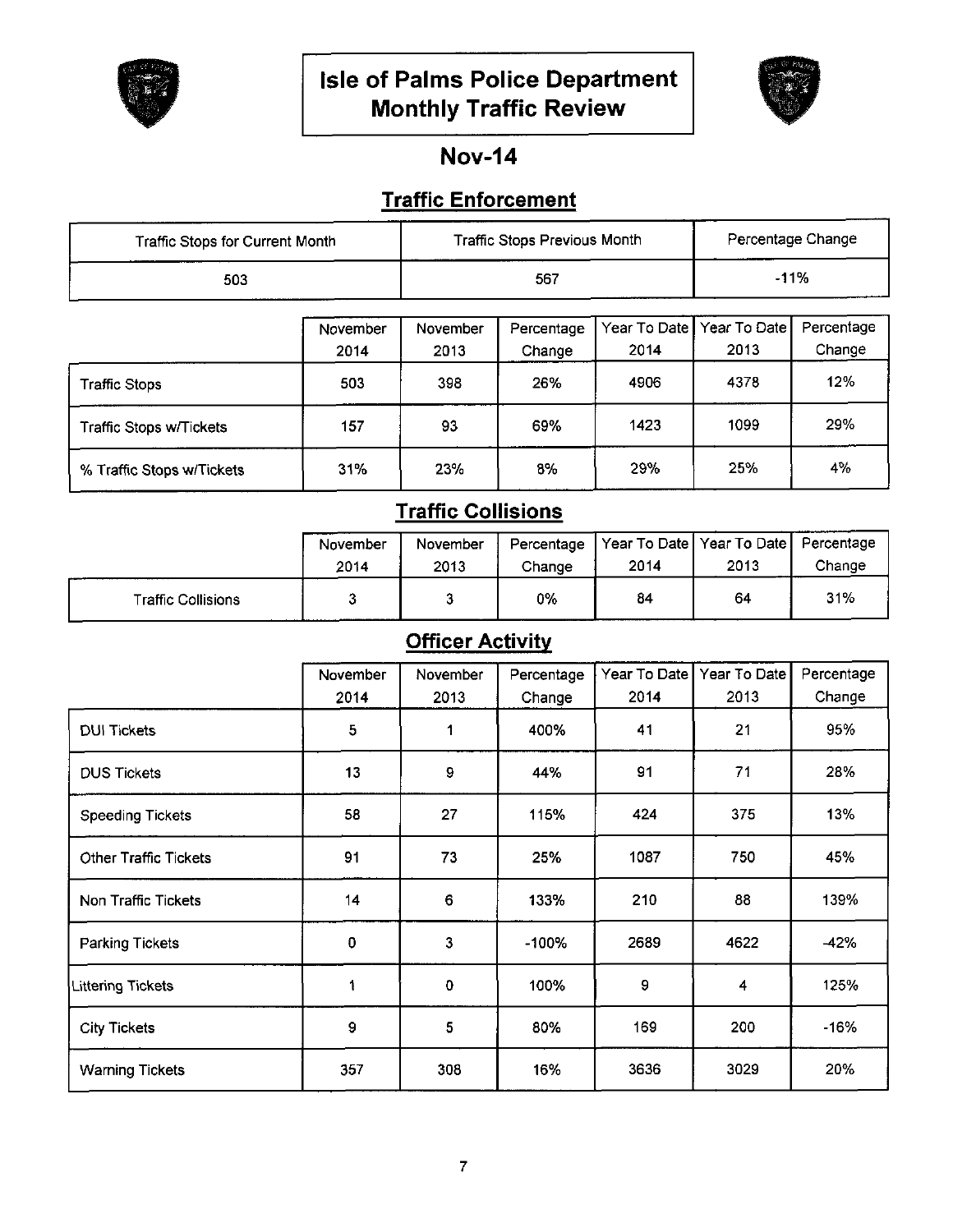The lsle of Palms Police Department has responded to or initiated 217 calls, involving 1202 minutes, or 20.03 man hours for the month of November 2014. The following breaks down the type, number and time element of each call on the connector.

|                                                | Calls    | Calls        | <b>Arrests</b> | <b>Arrests</b> | <b>Minutes</b>  | <b>Minutes</b> | Avg. Minutes            | Avg. Minutes   |
|------------------------------------------------|----------|--------------|----------------|----------------|-----------------|----------------|-------------------------|----------------|
|                                                | November | Year To Date | November       | Year to Date   | <b>November</b> | Year To Date   | November                | Year To Date   |
| <b>Accidents</b>                               | 0        | 27           | 0              | 0              | 0.00            | 922.71         | $\mathbf 0$             | 34             |
| <b>Traffic Stops</b><br>with<br><b>Tickets</b> | 24       | 170          | 6              | 27             | 456.83          | 3665.26        | 19                      | 22             |
| <b>Traffic Stops</b><br>without Tickets        | 35       | 283          | $\bullet$      | 0              | 154.30          | 2628.72        | $\overline{\mathbf{4}}$ | 9              |
| <b>Citizen Assists</b>                         | 12       | 111          | $\bf{0}$       | 1              | 192.42          | 1590.55        | 16                      | 14             |
| Assist Other Dept.                             | 0        | 3            | 0              | 0              | 0.00            | 60.03          | 0                       | 20             |
| Miscellaneous                                  | 146      | 1356         | $\mathbf 0$    | 0              | 399.17          | 6892.94        | 3                       | 5              |
| Totals                                         | 217      | 1950         | 6              | 28             | 1202.72         | 15760.21       | 6                       | 8              |
| <b>Nov-13</b>                                  | 189      | 1712         | 0              | 22             | 818.00          | 11958          | 4                       | $\overline{7}$ |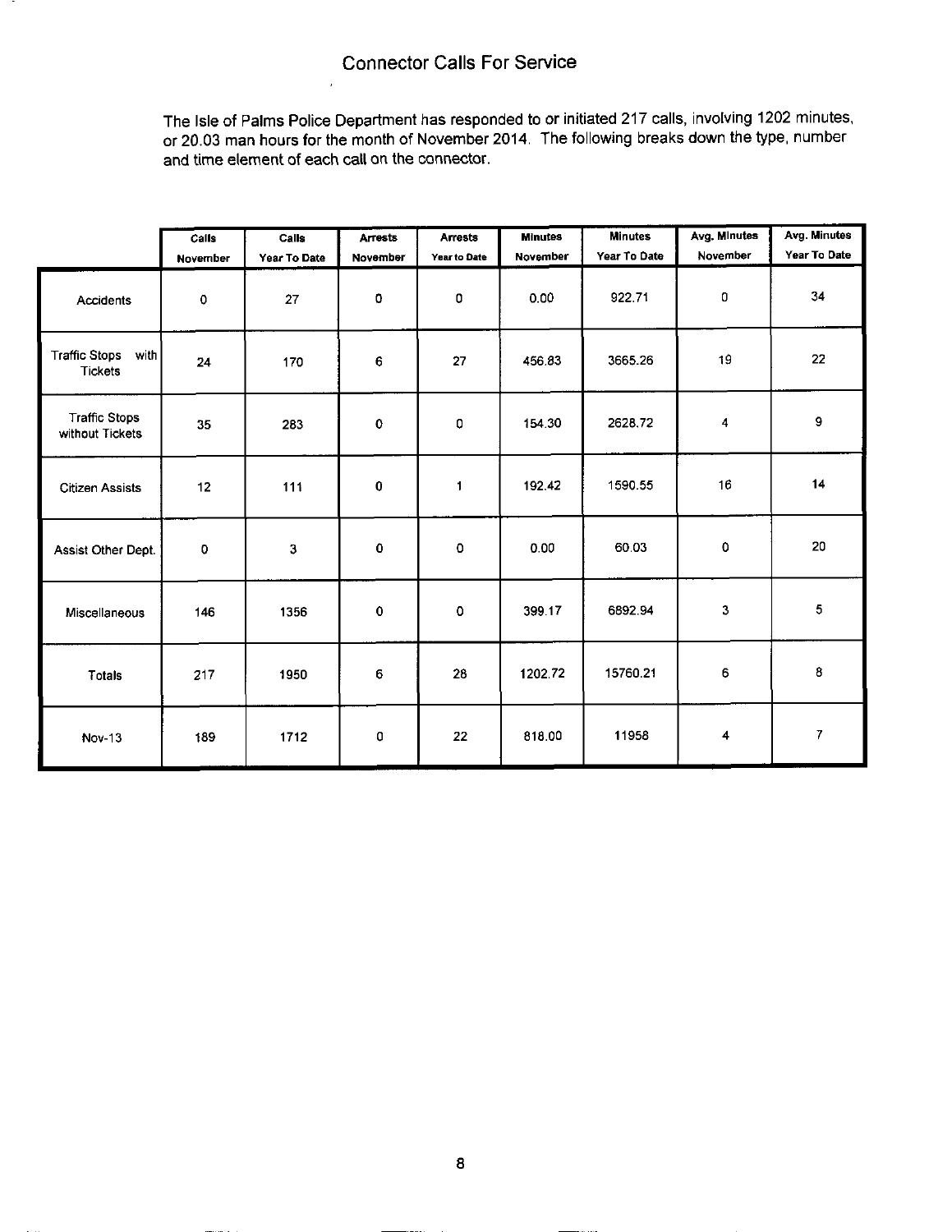|                                                                             |               |                          |                  |                                 | Offense Type             |                                                     | Comparison                                         |                             |                                                    |                                |                          |          |                                                       |                                                           |                                                                                                                 |
|-----------------------------------------------------------------------------|---------------|--------------------------|------------------|---------------------------------|--------------------------|-----------------------------------------------------|----------------------------------------------------|-----------------------------|----------------------------------------------------|--------------------------------|--------------------------|----------|-------------------------------------------------------|-----------------------------------------------------------|-----------------------------------------------------------------------------------------------------------------|
| <u>OFFENSE TYPE</u>                                                         | 4<br>$Jan-1$  | Feb-14                   | 된<br><u>ist</u>  | <b>Apr-14</b>                   | $May-14$                 | un-14                                               | $J$ ul-14                                          | Aug-14                      | 4<br>$Step-1$                                      | $Oct-14$                       | $Nov-14$                 | $Dec-14$ | 릐                                                     | PREVIOUS<br>È                                             | % CHANG                                                                                                         |
| <b>11A FORCIBLE RAPE</b>                                                    | o             | 0                        | o o              |                                 | a o o a                  |                                                     |                                                    |                             |                                                    |                                | 이이                       |          |                                                       |                                                           | $\frac{100\%}{100\%}$                                                                                           |
| 11D LEWD ACT ON A MINOR                                                     | $\circ$       | 0                        |                  |                                 |                          | $ O $ o $ $                                         | 이이아~                                               |                             | 이이어                                                | 아이                             |                          |          |                                                       |                                                           |                                                                                                                 |
| 13A AGGRAVATED ASSAULT                                                      | $\circ$       | $\circ$                  | $\circ$          |                                 |                          |                                                     |                                                    |                             |                                                    |                                |                          |          |                                                       |                                                           |                                                                                                                 |
| 13B CRIMINAL DOMESTIC VIOLENCE                                              | ົ             | $\circ$                  | $\circ$          |                                 |                          |                                                     |                                                    | 000000                      |                                                    | N                              | 0                        |          |                                                       | 이~ ~ 이뭐                                                   |                                                                                                                 |
| 13B SIMPLE ASSAULT<br>13C INTIMIDATION                                      | 0             | ۰<br>۰                   | 5<br>$\circ$     | -oooonon                        |                          | ∾∣೦∣                                                | ကျ<br>0                                            |                             | 0                                                  | ∾                              |                          |          | $ $ ၀ $ $ ၐ $ $ ၈ $ $ ႙ံ $ $ ၐ $ $ ႙ $ $              |                                                           | $ \mathcal{E} $                                                                                                 |
| 220 BURGLARY/BREAKING & ENTERING                                            | ∾             |                          | $\sim$           |                                 |                          |                                                     | Įω,                                                |                             |                                                    |                                |                          |          |                                                       |                                                           |                                                                                                                 |
| 23C SHOPLIFTING                                                             | ۰             | 0                        | $\bullet$        | ЮI                              | O(N O )                  |                                                     |                                                    |                             |                                                    | ∘                              | 0                        |          |                                                       |                                                           | $\frac{128}{100}$                                                                                               |
| 23F THEFT FROM MOTOR VEHICLE                                                | 0             | 0                        | m                | 0101                            |                          | 이씨이어해쉬이                                             |                                                    |                             |                                                    |                                | ۰                        |          | 의이이의ㅎ                                                 |                                                           | 47%                                                                                                             |
| 23G THEFT OF MOTOR VEHICLE PARTS                                            | o             | 0                        | 0                |                                 |                          |                                                     |                                                    |                             |                                                    | 0                              | $\circ$                  |          |                                                       |                                                           | <b>SeO</b>                                                                                                      |
| 23H BREACH OF TRUST                                                         | 0             | 0                        |                  |                                 | ⇔∣≌                      |                                                     | 0                                                  | 0                           |                                                    |                                | $\vert$ o $\vert$ oo     |          |                                                       |                                                           | $\frac{9}{6}$                                                                                                   |
| 23H ALL OTHER LARCENY                                                       | 4             | c                        | 4                |                                 |                          |                                                     |                                                    |                             | ო                                                  |                                |                          |          |                                                       |                                                           | 13%                                                                                                             |
| 240 MOTOR VEHICLE THEFT                                                     | 0             | $\circ$                  | 0                | 1910)                           |                          |                                                     | m                                                  |                             |                                                    |                                |                          |          |                                                       |                                                           | <b>157%</b>                                                                                                     |
| 250 FORGERY                                                                 | ۰             | $\circ$                  | $\circ$          |                                 | o                        |                                                     |                                                    |                             | 0                                                  | 0                              | o,                       |          | ᆔ                                                     |                                                           | $\frac{100\%}{100\%}$                                                                                           |
| 250 POSSESSION OF FALSE DRIVERS LICENSE<br>26A FALSE PRETENSE/SWINDLE       | 0<br>↽        | ۰<br>$\bullet$           | 0<br>0           |                                 | ololololo                | 4<br>$\overline{\phantom{0}}$                       | $\circ$                                            |                             | $\circ$<br>0                                       | 0                              | 이어                       |          | യിയിപ $\vert$ പ                                       |                                                           | 300%<br>100%                                                                                                    |
| 26B FRAUD CREDIT CARD/ ATM                                                  | ۰             | $\circ$                  |                  |                                 |                          |                                                     | က ဝ ဝ                                              |                             |                                                    |                                |                          |          |                                                       |                                                           | $-40%$                                                                                                          |
| 26B FRAUD/ IDENTITY THEFT                                                   | 0             | $\bullet$                | ျင               |                                 |                          |                                                     |                                                    |                             | o,                                                 | ∘                              | 이이어드                     |          |                                                       |                                                           |                                                                                                                 |
| 26E WIRE/COMPUTER/ELECTRONIC MANIPUL                                        | 0             | $\overline{\phantom{0}}$ | ┯                |                                 |                          |                                                     |                                                    |                             | 0                                                  | ∣⇔                             |                          |          |                                                       |                                                           |                                                                                                                 |
| 280 STOLEN PROPERTY OFFENSE                                                 | 0             |                          | ۰                |                                 |                          |                                                     |                                                    |                             |                                                    | 101                            |                          |          |                                                       |                                                           | နှိုနီ နှိုနီ<br> မိုဒ္ဓြိုဒ်                                                                                   |
| 290 DESTRUCTIVE/DAMAGE/VANDALISM                                            | c             | 0                        | o                |                                 |                          |                                                     | ၀ ၀ ၈                                              |                             |                                                    | ΙФ                             | [0 o                     |          |                                                       |                                                           |                                                                                                                 |
| 35A DRUG/NARCOTICS VIOLATIONS                                               | ۰             | ۰                        | 0                |                                 | 0  0  0                  | 000000                                              |                                                    |                             | $\vert \alpha \vert \alpha \vert \varpi \vert$     | $\circ$                        |                          |          | ~ ~ 閑 ~ 치 ~ ~                                         |                                                           | $ \frac{8}{5} $ $\frac{8}{10} $ $\frac{8}{10} $ $\frac{8}{10} $ $\frac{8}{10} $ $\frac{8}{10} $ $\frac{8}{10} $ |
| 35A SIMPLE POSSESSION OF MARIJUANA                                          |               | 0                        | 4                |                                 |                          |                                                     |                                                    |                             |                                                    |                                | 4l                       |          |                                                       |                                                           |                                                                                                                 |
| 35B DRUG EQUIPMENT VIOLATIONS                                               | 0             | 0                        | $\sim$           |                                 | ۳                        |                                                     |                                                    |                             | 0                                                  | ∘                              | ↽                        |          |                                                       |                                                           |                                                                                                                 |
| 36C INDECENT EXPOSURE                                                       | 0             | ۰                        | o                |                                 | olo                      |                                                     |                                                    |                             | $\overline{ }$                                     | 0                              |                          |          |                                                       |                                                           |                                                                                                                 |
| 40B ASSISTING / PROMTING PROSTITUTION                                       | 0             | 0                        | 0                |                                 |                          |                                                     |                                                    |                             | $\circ$                                            | $\circ$                        | 00-                      |          |                                                       |                                                           |                                                                                                                 |
| 520 WEAPON LAW VIOLATIONS                                                   | 0             | 0                        | 0                |                                 |                          |                                                     |                                                    |                             |                                                    | $\bullet$                      |                          |          |                                                       |                                                           |                                                                                                                 |
| 756 USING MOTOR VEHICLE WITHOUT CONSEN<br>753 OBSCENE/HARASSING PHONE CALLS | ۰<br>↽        | 0<br>$\bullet$           | 0<br>0           | 0  0  0  0  0  0  0  0  0  0  0 |                          | ㅇ ㅇ ㅇ ㅇ ㅇ ㅆ ㅆ ㅇ ㅎ ㅆ ㅇ ㅜ ㅎ 우 ㅇ ㅇ ᄎ ㅇ ㅇ 쑤 ♀ 우 ↔ ㅇ ㅆ 워 | ╺┤∾│०│०│०│०│०│०│∾│∾│०│२│ଏ│∾│०│०│ଏ│∼│०│६│∾│∼│≌│६│≌│ |                             |                                                    | O)                             | $\overline{\phantom{a}}$ |          | 이시니~ お 읽는 ~                                           | ၛၟၣၛၛၟႝၯၯၯၟၣၣၣၛၣၜ႞ၜ႞ၜ႞ၛၟၣၟၣၛၣႝၣ႞ၣ႞ၣ႞ၛၣၛၣၜ႞ၛၣႝၣၣၛၣၜ႞ၛၣၜ႞ၛၣ | $\frac{100\%}{100\%}$                                                                                           |
| 90C DISORDERLY CONDUCT                                                      | s.            | 0                        | က                |                                 | o,                       |                                                     |                                                    | O N                         |                                                    |                                |                          |          |                                                       |                                                           | $\frac{100}{1}$                                                                                                 |
| 90D DRIVING UNDER THE INFLUENCE                                             | က             | ∘                        | ¢                |                                 |                          |                                                     |                                                    |                             |                                                    | ᆏ                              |                          |          |                                                       |                                                           | န်း                                                                                                             |
| 90E PUBLIC DRUNKENNESS                                                      | 0             | 0                        | ო                |                                 | N.                       |                                                     |                                                    |                             |                                                    |                                |                          |          |                                                       |                                                           | $\frac{100\%}{100\%}$                                                                                           |
| 90F FAMILY OFFENSES/NONVIOLENT                                              | 0             | 0                        | 0                |                                 | $\overline{\phantom{0}}$ |                                                     |                                                    |                             |                                                    | 0 0 0                          |                          |          |                                                       |                                                           | $-67%$                                                                                                          |
| 90G LIQUOR LAW VIOLATIONS                                                   | 0             | $\circ$                  | ო                |                                 | ا داما                   |                                                     |                                                    |                             |                                                    |                                |                          |          |                                                       |                                                           | $\frac{128}{100}$                                                                                               |
| 90G UNDERAGE POSSESSION OF ALCOHOL<br>90G OPEN CONTAINER                    | T             | ↽                        | d                | ├─│∞│∞│∞│~│∞│∞│∞│∞│∞│∞│∞│∞│∞│∞│ |                          |                                                     |                                                    | ├─│─│은│∾│~│─│─│∞│─│─│─│─│─│ |                                                    |                                | 이이이이이이이~ 이에이             |          | 승  입  ~                                               |                                                           |                                                                                                                 |
| 901 RUNAWAY                                                                 | $\circ$       | $\circ$<br>0             | 0                |                                 |                          |                                                     |                                                    |                             |                                                    | $  \circ   \circ$              |                          |          | $\overline{\phantom{0}}$                              |                                                           |                                                                                                                 |
| 90J TRESPASS OF REAL PROPERTY                                               |               | ↽                        |                  |                                 |                          |                                                     |                                                    |                             |                                                    | $\overline{\phantom{a}}$       |                          |          |                                                       |                                                           | $\frac{12}{100}$                                                                                                |
| <b>90M OTHER AGENCIES</b>                                                   | S             | $\sim$                   | ო                |                                 |                          |                                                     |                                                    |                             |                                                    |                                |                          |          | 위해                                                    |                                                           | $\frac{88}{100}$                                                                                                |
| 90N RESISTING                                                               | 0             | $\circ$                  | 0                |                                 |                          |                                                     |                                                    |                             |                                                    |                                |                          |          |                                                       |                                                           |                                                                                                                 |
| 902 ALL OTHER OFFENSES                                                      | $\circ$       | ۰                        | 0                |                                 |                          |                                                     |                                                    |                             |                                                    |                                |                          |          |                                                       |                                                           |                                                                                                                 |
| <b>BIAALARM</b>                                                             | န္က           | 20                       |                  |                                 |                          |                                                     |                                                    |                             |                                                    |                                |                          |          |                                                       |                                                           |                                                                                                                 |
| 91C COMMUNITY SERVICE                                                       | ↽             | $\sim$                   |                  |                                 |                          |                                                     |                                                    |                             |                                                    |                                | $ a _a $ င် $ a $        |          | ୶ ္လုံု∞ ္မွုဒ္လ                                      |                                                           | <br> နှို့နှို့နှိုင်                                                                                           |
| 91F DOMESTIC DISPUTE                                                        | Ø             | $\circ$                  |                  |                                 |                          |                                                     |                                                    |                             |                                                    |                                |                          |          |                                                       |                                                           |                                                                                                                 |
| 91L LIVABILITY OFFENSE                                                      | ↽             | 6                        |                  |                                 |                          |                                                     |                                                    |                             |                                                    |                                | $\blacktriangledown$     |          |                                                       | $\frac{17}{216}$                                          | $-25%$                                                                                                          |
| 91N NOISE ORDINANCE VIOLATION                                               | $\bullet$     | 5                        |                  |                                 |                          |                                                     |                                                    |                             |                                                    |                                | $\Xi$                    |          |                                                       |                                                           | $-6\%$                                                                                                          |
| 91T TRAFFIC OFFENSE                                                         | $\frac{8}{1}$ | 의                        |                  |                                 |                          |                                                     |                                                    |                             |                                                    |                                | ≌                        |          | ⊵   ∼                                                 |                                                           | ႜႜၟႜႜႜၟ႞ႜၟ႞                                                                                                     |
| 91W WARRANT ARREST                                                          | ကျင           | Þ                        |                  |                                 |                          |                                                     |                                                    |                             |                                                    |                                | ٣                        |          |                                                       |                                                           |                                                                                                                 |
| 979 MISSING PERSON                                                          |               | 0                        |                  |                                 |                          |                                                     |                                                    | 이있는아이다                      |                                                    |                                | ∣ం∣ం                     |          |                                                       |                                                           |                                                                                                                 |
| 980 SUICIDE- ACTUAL OR ATTEMPTED                                            |               | o                        |                  |                                 |                          |                                                     |                                                    |                             |                                                    |                                |                          |          | $\left  \circ \right  _{\mathfrak{D}}^{\mathfrak{D}}$ |                                                           | $\frac{800}{8}$                                                                                                 |
| <b>NCR NON CRIMINAL REPORTS</b><br>TOTAL                                    | 111<br>\$     | ని<br>ă                  | <u>સ્તૃ</u><br>ူ | ခြင်း                           |                          | $\frac{5}{2}$                                       | ~ 이웨흐                                              | ခြ<br> ನಿ                   | ㅇ ㅇ ㅇ ㅆ ㅇ ㅇ ㅆ ★ ㅇ ㅇ ㅆ ★ ㅇ ㅇ % ㅜ ㅆ ㅆ ☆ ∞ ㅇ ㅇ ゐ ☆  ☆ | ㅇ ㅇ ㅇ  워ㅜ ㅇ  위우  유  ㅋ ㅇ  ㅇ  워요 | 110<br> 4                |          | 1574                                                  | 회디어이외증                                                    | $-1\%$                                                                                                          |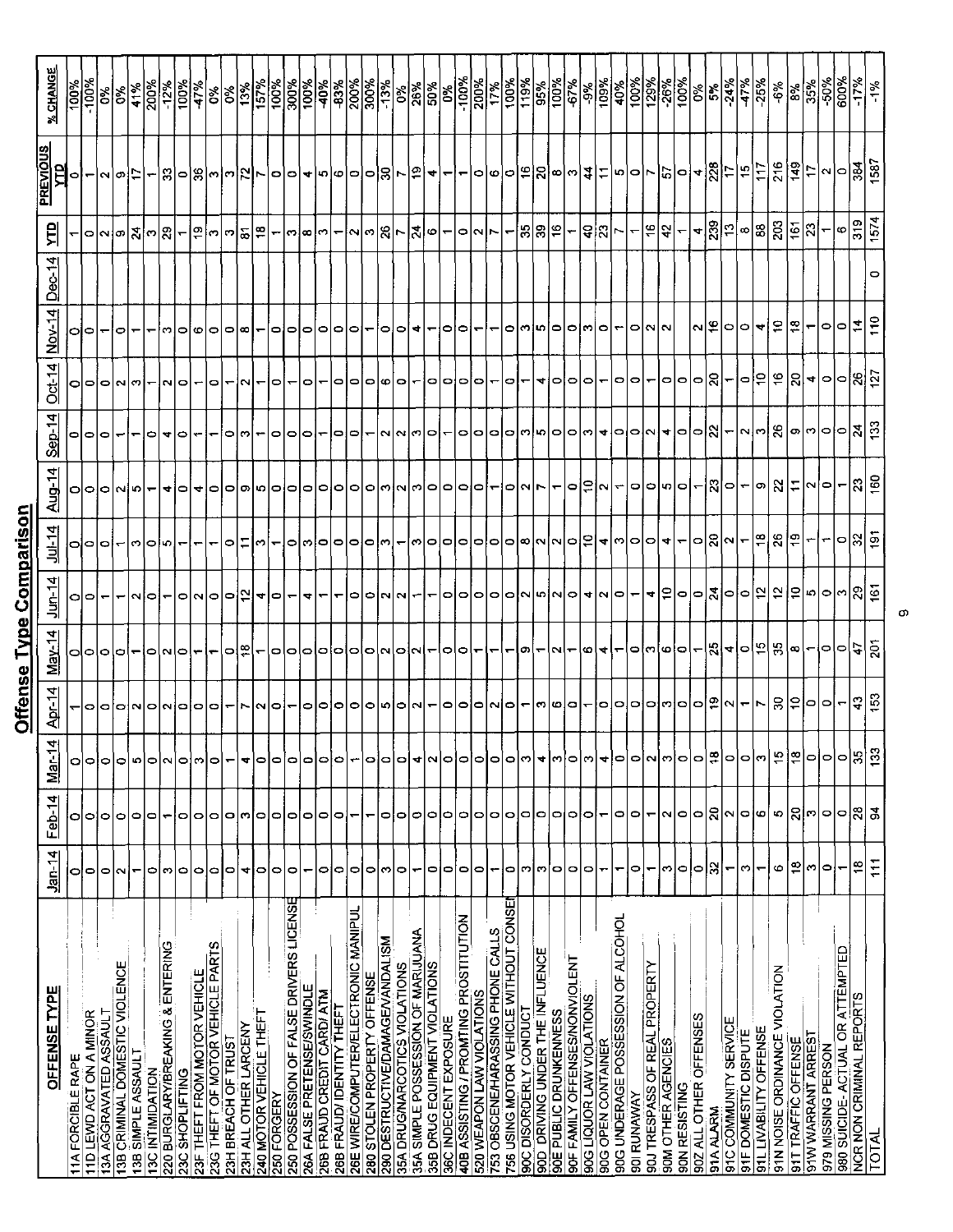## ARREST SUMMARY

| Type]                  |             |    | <b>Nov-14</b> |    |               |    | Total 2014 |    |            |    | $Nov-13$ |   |       |    | Total 2013   |    |
|------------------------|-------------|----|---------------|----|---------------|----|------------|----|------------|----|----------|---|-------|----|--------------|----|
| <b>Adults</b>          | Male        | 20 | Female        | 9  | Male          |    | 316 Female | 94 | Male       | 9  | lFemale  | 2 | lMale |    | 205   Female | 79 |
| <b>Juveniles</b>       | Male        |    | Female        |    | Male          | 4  | Female     |    | Male       |    | Female   | 0 | Male  | 0  | Female       |    |
| Narc-Adults            | Male        | 5  | Female        | 2  | Male          | 38 | Female     | 8  | Male)      |    | Female   |   | Male  | 25 | Female       |    |
| <b>INarc-Juveniles</b> | <b>Male</b> |    | Female        |    | Male          | 0  | Female     |    | Male)      |    | Female   | 0 | lMale | 8  | Female       |    |
| ITOTALS:               | Male        | 26 | Female        | 13 | <b>I</b> Male |    | 358 Female |    | 105 $Male$ | 10 | Female   | 3 | lMale |    | 238 Female   | 86 |

## PROPERTY VALUES REPORTED

| Type                      | <b>Nov-14</b> | <b>Total 2014</b> | <b>Nov-13</b> | <b>Total 2013</b> |
|---------------------------|---------------|-------------------|---------------|-------------------|
| Burglary Stolen           | \$1,150.00    | \$51,764.00       | \$234.00      | \$60,890.00       |
| Larceny Stolen            | \$7,508.00    | \$172,548.00      | \$9,245.00    | \$310,100.00      |
| Criminal Damage           | \$0.00        | \$11,698.00       | \$5,000.00    | \$18,800.00       |
| MVT Stolen                | \$36,000.00   | \$102,690.00      | \$0.00        | \$34,600.00       |
| Robbery Stolen            | \$0.00        | \$3,000.00        | \$0.00        | \$0.00            |
| Burglary Recovered        | \$0.00        | \$2,500.00        | \$234.00      | \$684.00          |
| <b>Larceny Recovered</b>  | \$1,079.00    | \$45,818.00       | \$1,800.00    | \$68,649.00       |
| Criminal Damage Recovered | \$0.00        | \$4,000.00        | \$0.00        | \$200.00          |
| <b>MVT Recovered</b>      | \$36,000.00   | \$100,700.00      | \$0.00        | \$34,600.00       |
| <b>Robbery Recovered</b>  | \$0.00        | \$0.00            | \$0.00        | \$0.00            |
| Total Stolen              | \$44,658.00   | \$330,002.00      | \$9,479.00    | \$405,590.00      |
| Total Recovered           | \$37,079.00   | \$153,018.00      | \$2,034.00    | \$104,133.00      |
| Total Seized              | \$0.00        | \$0.00            | \$0.00        | \$0.00            |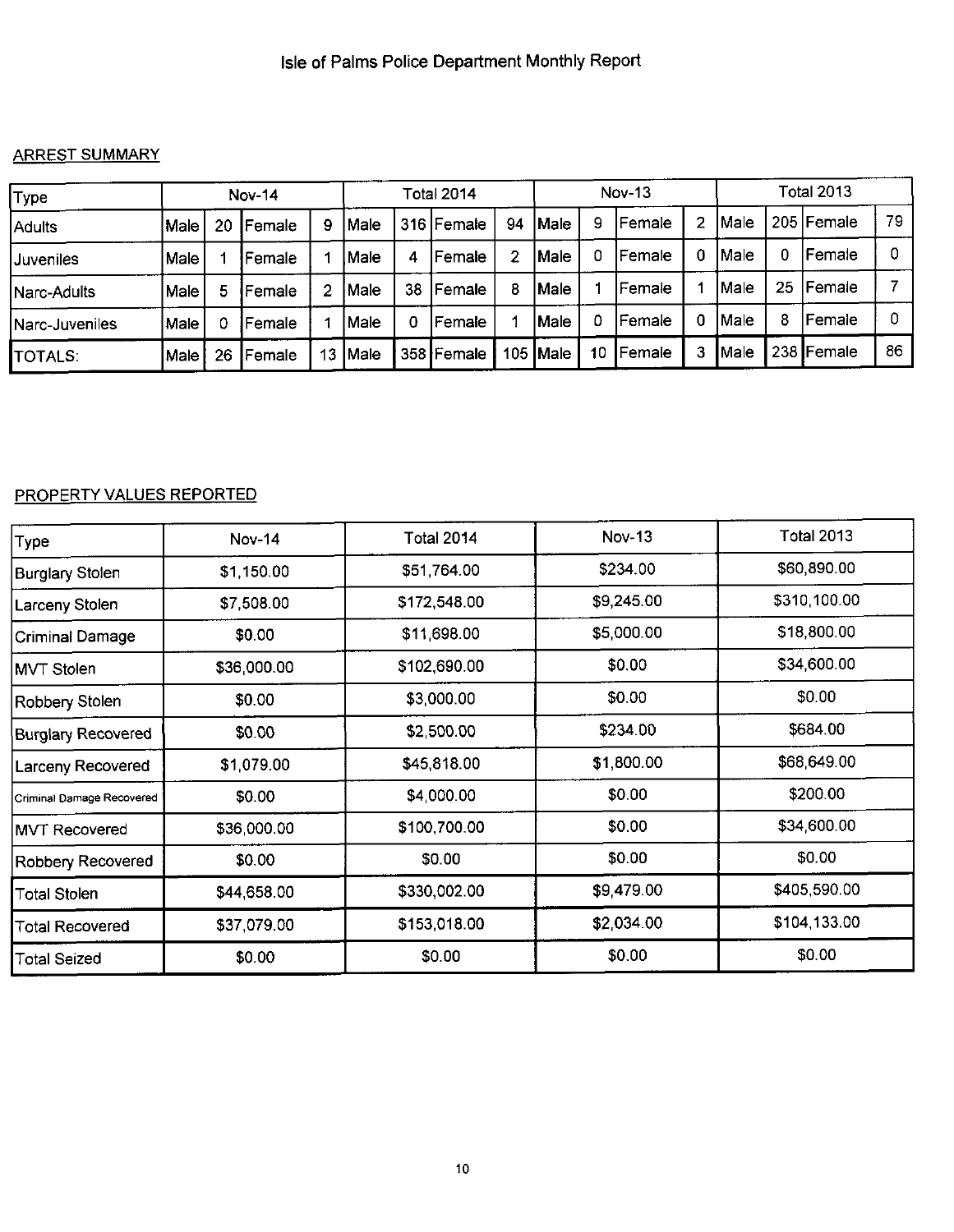# Primary UCR Code Only<br>Arrest Summary November 2014

| Offense                                      | Male<br>White | Male<br>Black | Male               | Male<br>Asian | Male<br>Other | Female<br>White | Female<br>Black | American<br>Female | Female    | Female<br>Other | Male<br>Total | Femal<br>Total | Total     |
|----------------------------------------------|---------------|---------------|--------------------|---------------|---------------|-----------------|-----------------|--------------------|-----------|-----------------|---------------|----------------|-----------|
|                                              |               |               | American<br>Indiar |               |               |                 |                 | Indiar             | Asian     |                 |               |                |           |
| <b>TIA FORCIBLE RAPE</b>                     | ۰             | ۰             | 0                  | 0             | ۰             | ۰               |                 |                    | ۰         |                 | 0             |                | ۰         |
| 11D FORCIBLE FONDLING                        | ۰             | $\bullet$     | ۰                  | $\bullet$     | $\bullet$     | $\circ$         | $\circ$         | $\bullet$          | $\bullet$ | $\circ$         | $\circ$       | ۰              | ۰         |
| 13A AGGRAVATED ASSAULT                       |               | $\circ$       | ۰                  | $\circ$       | $\bullet$     | $\circ$         | ۰               | ۰                  | $\circ$   | $\circ$         |               | ۰              |           |
| 13B SIMPLE ASSAULT                           | ۰             | ۰             | ۰                  | $\circ$       | o             | ۰               | ۰               | ۰                  | $\circ$   | ۰               | $\circ$       | ۰              | ۰         |
| 13B CRIMINAL DOMESTIC VIOLENCE               | ۰             | ۰             | o                  | $\circ$       | ۰             | ۰               | ٥               | ۰                  | $\bullet$ | $\bullet$       | $\bullet$     | ۰              | $\bullet$ |
| 23C SHOPLIFTING                              | ۰             | ۰             | 0                  | $\circ$       | $\bullet$     | ۰               | 0               | ۰                  | $\circ$   | $\bullet$       | $\circ$       | ۰              | $\bullet$ |
| 23F THEFT FROM MOTOR VEHICLE                 | ۰             | ۰             | ۰                  | $\circ$       | 0             | ۰               | ۰               | ۰                  | ۰         | ۰               | ۰             | 0              | ۰         |
| 23H BREACH OF TRUST                          | ۰             | ۰             | ۰                  | $\circ$       | ۰             | ۰               | ۰               | ۰                  | $\circ$   | $\circ$         | ۰             | ۰              | ۰         |
| 23H GRAND LARCENY                            | 0             | ۰             | ۰                  | $\circ$       | ۰             | ۰               | ۰               | o                  | $\circ$   | $\circ$         | ۰             | ۰              | $\circ$   |
| 23H PETIT LARCENY                            | ۰             |               | 0                  | ۰             | 0             | ۰               | ۰               | 0                  | ۰         | ۰               |               | 0              |           |
| प्तु<br>26A FALSE PRETENSE/SWINDLE/CONFIDEN  | ۰             | ۰             | ۰                  | $\circ$       | ۰             | ۰               | ۰               | 0                  | $\bullet$ | ۰               | ۰             | 0              | 0         |
| 26B FRAUD CREDIT CARD/ ATM                   | ∾             | ۰             | ۰                  | $\circ$       | ۰             | ۰               | ۰               | ۰                  | $\circ$   | o               | $\sim$        | ۰              | $\sim$    |
| 35A DRUG/NARCOTIC VIOLATIONS                 |               | ۰             | ۰                  | $\circ$       | ۰             | $\sim$          | 0               | o                  | ۰         | O               |               | Ν              | e.        |
| 35A SIMPLE POSSESSION OF MARIJUANA           | c             | ۰             | ۰                  | ۰             | ۰             |                 | 0               | 0                  | $\circ$   | ۰               | c             |                | ÷         |
| 35B DRUG EQUIPMENT VIOLATIONS                |               | ۰             | ۰                  | ۰             | ۰             | ۰               | ۰               | 0                  | $\circ$   | ۰               |               | ۰              |           |
| 36B STATUTORY RAPE                           | ۰             | $\circ$       | ۰                  | ۰             | ۰             | ۰               | ۰               | 0                  | $\bullet$ | 0               | 0             | ۰              | ۰         |
| 36C INDECENT EXPOSURE                        | o             | 0             | ۰                  | ۰             | ۰             | 0               | ۰               | $\circ$            | $\circ$   | ۰               | 0             | o              | $\bullet$ |
| 40B ASSISTING / PROMOTING PROSTITION         | ۰             | ۰             | ۰                  | ۰             | ۰             | ۰               | ۰               | ۰                  | ۰         | ۰               | ۰             | o              | ۰         |
| 90A FRAUDULENT CHECKS                        | 0             | 0             | ۰                  | ۰             | 0             | 0               | 0               | ۰                  | ۰         | 0               | ۰             | 0              | ۰         |
| 90B CURFEWILOITERING/VAGRANCY                | ۰             | $\circ$       | ۰                  | $\bullet$     | 0             | ۰               | ۰               | ۰                  | ۰         | ۰               | ۰             | ۰              | 0         |
| 90C DISORDERLY CONDUCT                       |               | $\bullet$     | ۰                  | ۰             | 0             | N               | ۰               | $\circ$            | ۰         | ۰               |               | N              | <b>CO</b> |
| 90D DRIVING UNDER THE INFLUENCE              | m             | ۰             | ۰                  | $\bullet$     | o             | ∾               | ۰               | ۰                  | ۰         | ۰               | n             | $\sim$         | ю         |
| 90E PUBLIC DRUNKENNESS                       | ۰             | ۰             | ۰                  | ۰             | 0             | ۰               | ۰               | ۰                  | $\circ$   | ۰               | ۰             | o              | ۰         |
| 90G LIQUOR LAW VIOLATIONS                    |               | ۰             | ۰                  | ۰             | $\circ$       | ۰               |                 | $\circ$            | ۰         | ۰               |               |                | $\sim$    |
| 90G OPEN CONTAINER                           |               | $\circ$       | ۰                  | ۰             | 0             | ۰               | ۰               | ۰                  | ۰         | ۰               |               | ۰              |           |
| 90G UNDERAGE POSSESSION OF ALCOHOL           |               | 0             | $\bullet$          | ۰             | 0             | ۰               | o               | 0                  | ۰         | ۰               |               | ۰              |           |
| 90J TRESPASS OF REAL PROPERTY                | ۰             | 0             | ۰                  | ۰             | 0             | 0               | $\circ$         | $\circ$            | ۰         | ۰               | ۰             | ۰              | ۰         |
| 90M AGENCY ASSIST                            | $\circ$       | $\circ$       | $\bullet$          | ۰             | $\circ$       | ۰               | $\circ$         | $\circ$            | $\circ$   | ۰               | 0             | ۰              | ۰         |
| 90N RESISTING ARREST/HINDERING               | ۰             | ۰             | ۰                  | ۰             | 0             | ۰               | ۰               | ۰                  | o         | ۰               | $\circ$       | o              | ۰         |
| 90Z ALL OTHER OFFENSES                       | ۰             | ۰             | ۰                  | ۰             | 0             | o               | ۰               | ۰                  | 0         | ۰               | 0             | ۰              | 0         |
| 91L LIVABILITY OFFENSE                       | ۰             | $\circ$       | ۰                  | ۰             | ۰             | $\circ$         | ۰               | 0                  | ۰         | ۰               | ۰             | ۰              | ٥         |
| 91T TRAFFIC OFFENSE                          | 4             |               | $\circ$            | ۰             | N             | 4               |                 | 0                  | o         | ۰               | ု့            | in.            |           |
| 91W WARRANT ARREST                           | ۰             |               | ۰                  | ۰             | $\circ$       | ۰               | ۰               | ۰                  | $\circ$   | ۰               |               | $\bullet$      |           |
| 200 ARSON                                    | ۰             | 0             | ۰                  | 0             | ۰             | 0               | $\circ$         | ۰                  | 0         | ۰               | ۰             | $\bullet$      | ۰         |
| 220 BURGLARY/BREAKING & ENTERING             | ۰             | ۰             | ۰                  | ۰             | 0             | ٥               | ۰               | ۰                  | ۰         | ۰               | ۰             | ۰              | ۰         |
| 240 MOTOR VEHICLE THEFT                      | ۰             | ۰             | ۰                  | 0             | ۰             | ۰               | ۰               | ۰                  | ۰         | ۰               | ۰             | ۰              | ۰         |
| 250 FORGERY/COUNTERFEITING                   | ۰             | ۰             | ۰                  | ۰             | ۰             | ۰               | ۰               | ۰                  | ۰         | $\circ$         | ۰             | o              | ۰         |
| ट्ट<br>250 POSSESSION OF FALSE DRIVERS LICEN | $\circ$       | ۰             | ۰                  | $\circ$       | ۰             | ۰               | ۰               | ۰                  | ۰         | ۰               | $\circ$       | $\circ$        | ۰         |
| 280 STOLEN PROPERTY OFFENSES                 |               | $\circ$       | ۰                  | ۰             | ۰             | ۰               | $\circ$         | 0                  | ۰         | ۰               |               | ۰              |           |
| 290 DESTRUCTIVE/DAMAGE/VANDALISM             | o             | $\circ$       | ۰                  | 0             | ۰             | ۰               | $\circ$         | 0                  | ۰         | ۰               | ۰             | $\circ$        | ۰         |
| 370 PORNOGRAPHY/OBSCENE MATERIAL             | $\circ$       | $\circ$       | $\circ$            | $\circ$       | $\circ$       |                 | O[ON]           | 0                  | $\circ$   | ۰               | ۰             | $\circ$        | $\circ$   |
| 520 WEAPON LAW VIOLATIONS<br>TOTAL:          |               | ∣ဝ က          | ۰                  | ∘             | $\circ$       | 이어드             |                 |                    |           |                 |               | ۰              |           |
|                                              | ম             |               |                    |               |               |                 |                 |                    |           | ۰               | 26            |                | ္ဂ        |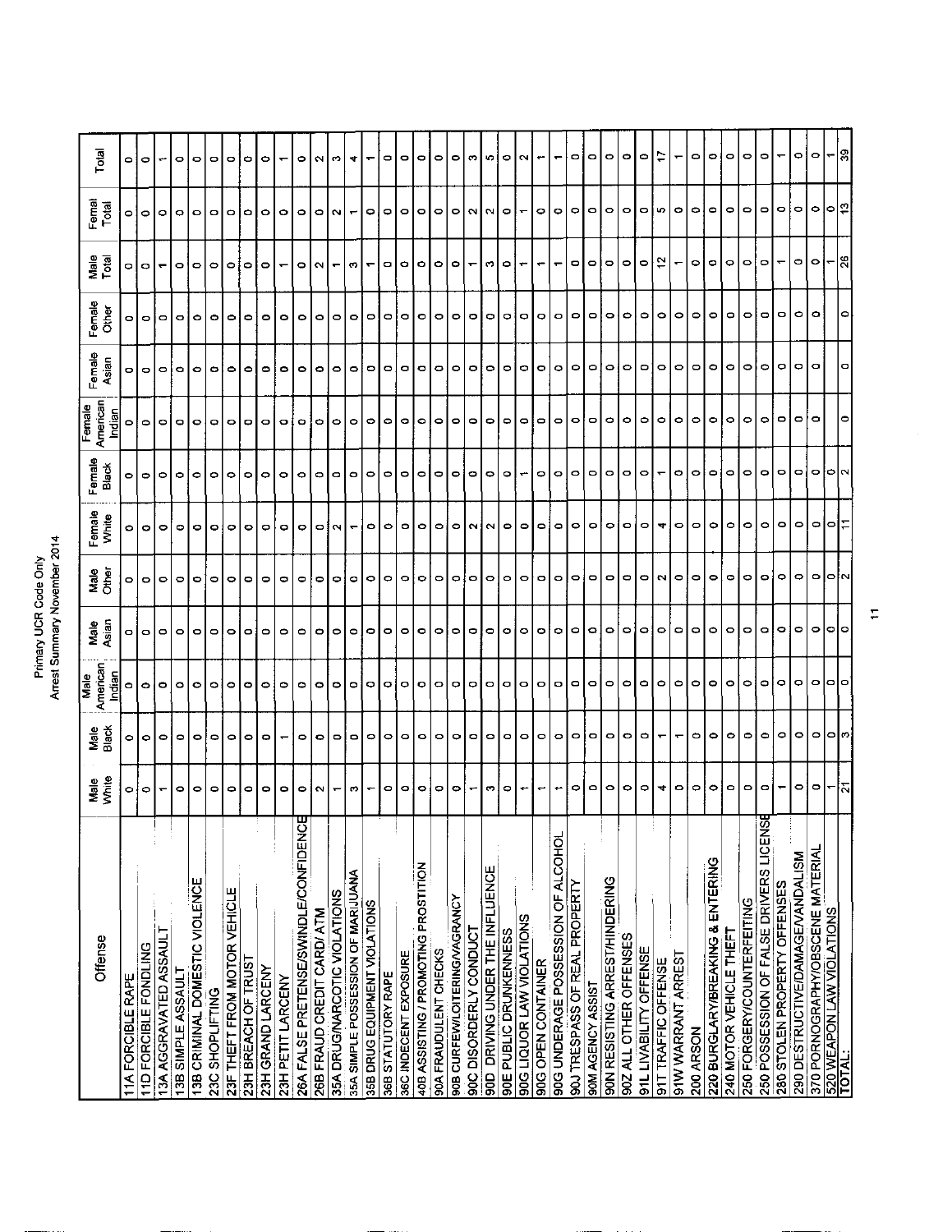<u> 1990 - Jan Salaman, manazarta a</u>

|                                  | <b>Nov-14</b><br>Monthly | 2014<br>Yearly     | <b>Nov-13</b><br>Monthly | 2013<br>Yearly |
|----------------------------------|--------------------------|--------------------|--------------------------|----------------|
|                                  | Total                    | Total              | Total                    | Total          |
| Citations                        | 0                        | 1                  | 0                        | 18             |
| <b>Warning Tickets</b>           | 5                        | 52                 | 13                       | 40             |
| <b>Animals Secured</b>           | 6                        | 69                 | 3                        | 34             |
| Dogs                             | $\overline{2}$           | 43                 | 3                        | 26             |
| Cats                             | 3                        | 18                 | 0                        | $\overline{7}$ |
| Raccoons                         | $\mathbf 0$              | 4                  | 0                        | $\mathbf 0$    |
| Other*                           | 1                        | 4                  | $\mathbf 0$              | 1              |
| Released to: (Owner, other)      | 4                        | 50                 | 3                        | 27             |
| <b>Transported to Shuler Vet</b> | 1                        | 1                  | 0                        | $\mathbf{3}$   |
| Transported to Other Vets        | 0                        | 16                 | $\overline{2}$           | $\overline{2}$ |
| Transported to SPCA              | 1                        | 9                  | 0                        | 8              |
| <b>Injured Animals</b>           | $\overline{2}$           | 11                 | $\overline{c}$           | 13             |
| <b>Trapped Animals</b>           | 1                        | 12                 | $\mathbf 0$              | 13             |
| Cats                             | 1                        | 12                 | $\mathbf 0$              | 8              |
| Raccoons                         | 0                        | 0                  | 0                        | $\overline{7}$ |
| Other**                          | 0                        | $\pmb{\mathsf{O}}$ | 0                        | 5              |
| <b>Dead Animals Removed</b>      | 28                       | 255                | 41                       | 309            |
| <b>Traps Set</b>                 | $\overline{\mathbf{1}}$  | 16                 | 1                        | 30             |
| Kennel Fees                      | \$0.00                   | \$93.00            | \$14.00                  | \$105.00       |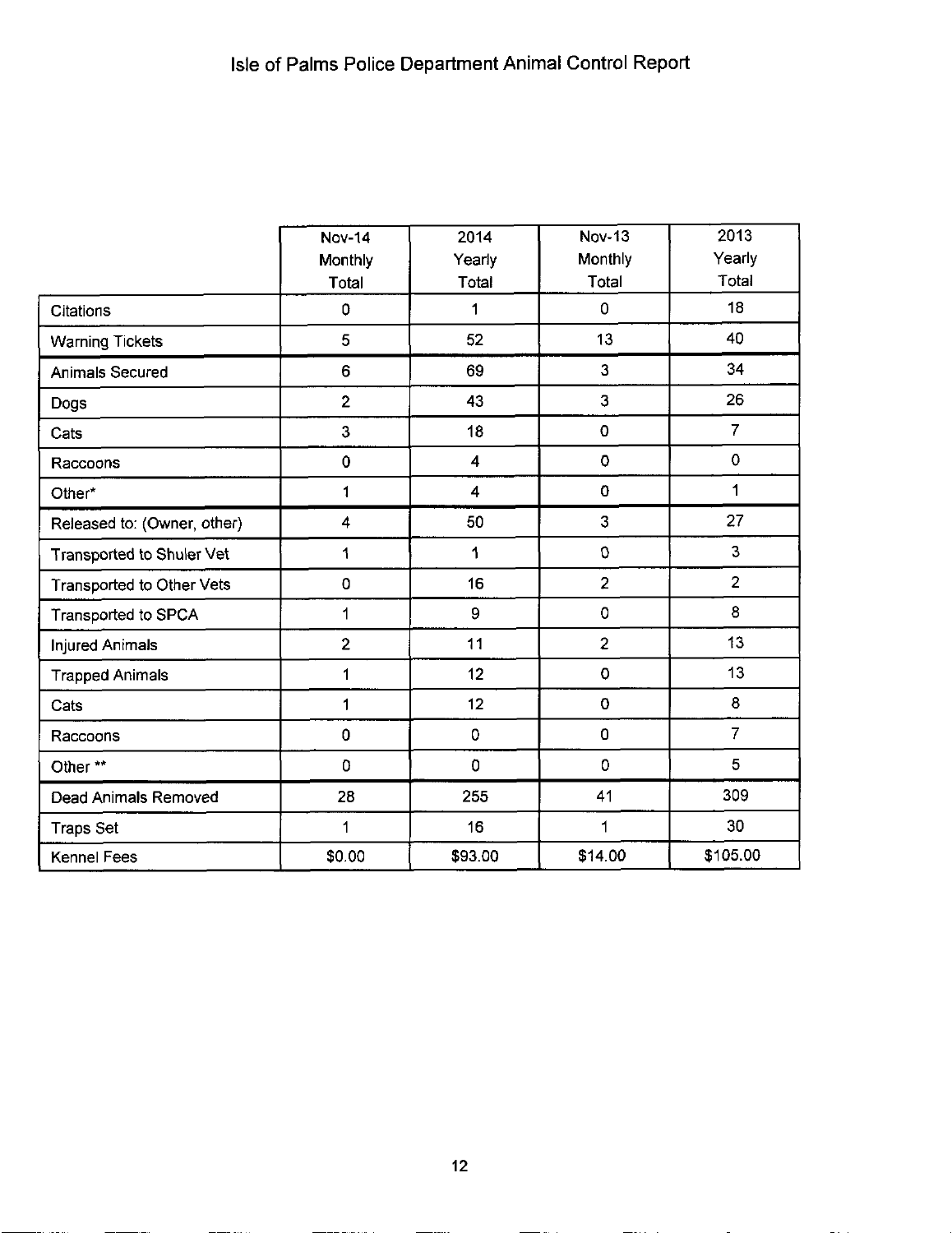



# **Isle of Palms Police Department**

# **Criminal Investigations Division**

## **Monthly Report**

November 2014

# **CASES ASSIGNED TO INVESTIGATORS**

| Cases Assigned: 16 | Investigations Carried Over: 12      |
|--------------------|--------------------------------------|
| Cases Closed: 9    | <b>Investigations Continuing: 19</b> |

# **BREAKDOWN OF INVESTIGATION CLEARANCE**

| <b>Cleared by Arrest: 3</b> | <b>Exceptionally Cleared: 1</b>   |
|-----------------------------|-----------------------------------|
| Unfounded: 2                | <b>Administratively Closed: 3</b> |

\*\* Incident / Investigation Status Indicators (CALEA 42.1.3)\*\*

"Active" - The case is assigned to an investigator and investigative efforts are active and ongoing.

"Cleared by Arrest" - (Closed) The case has been cleared by the arrest of the offender(s).

"Unfounded" - The offense described did not occur or occurred in another jurisdiction.

"Exceptionally Cleared" - (Closed) The case has been cleared due to offender death, lack of prosecution, denied extradition, victim declining prosecution, or offender was a juvenile (no custody).

"Administratively Closed" – (Non-criminal incident or investigation suspended) All available leads have been exhausted, but the case has not been brought to a conclusion, and investigative efforts may be resumed if new evidence or leads are discovered at a later date.

### **Administrative:**

-CID members attended Compstat, CID Review, and Patrol Supervisor meetings during the month of November.

-Det. Tarr attended monthly Tri-county Victim Advocates Meeting.

## **Court Proceedings:**

-Preliminary Hearings 2 -Grand Jury 1 -Municipal Court 0

## **Victim Services:**

Victim Advocate Det. Tarr sent out 21 Victim Letters during the month of November.

## **CID Call Outs:**

There were no call outs for the month of November.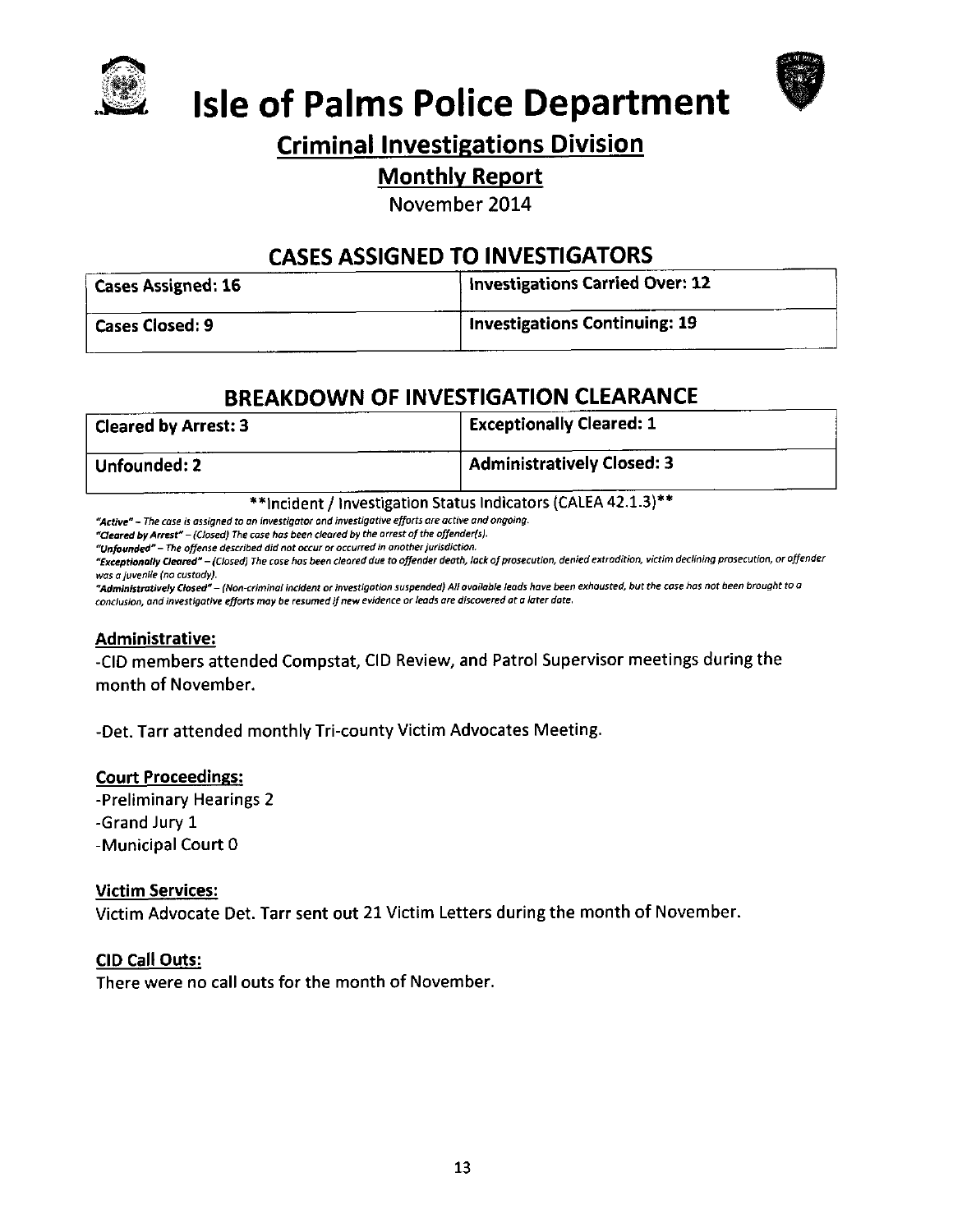

# **MONTHLY TRAINING REPORT**

# November-14

| Sworn        | Civilian     | Type       | Description                                               | <b>SCCJA</b>        | Webinar | In-Service | Other |
|--------------|--------------|------------|-----------------------------------------------------------|---------------------|---------|------------|-------|
| 1            |              | Advanced   | CDV - 2013 Lethality                                      | 4                   |         |            |       |
| 10           |              | Advanced   | CDV - 2014 Overcoming Obstacles                           | 40                  |         |            |       |
| 1            |              | Advanced   | Datamaster Operator Recertification                       | $\mathbf{2}$        |         |            |       |
| $\mathbf{1}$ |              | Advanced   | Drug Recognition Expert Training                          | 56                  |         |            |       |
| 1            |              | Advanced   | DUI / Standardized Field Sobriety Testing Recertification | $\overline{2}$      |         |            |       |
| $\ddagger$   |              | Advanced   | SCCJA Guest Instructor - Practical Problems Range         | 36                  |         |            |       |
|              | $\mathbf{1}$ | In-Service | ICS-100LE - Introduction to Incident Command System       |                     |         | 4          |       |
| 1.           |              | Advanced   | Legal Update 2013 - 2014                                  | $\overline{2}$      |         |            |       |
| 13           |              | Advanced   | Legal Update 2014 - 2015                                  | 26                  |         |            |       |
| 3            |              | Advanced   | NCIC Inquiry 16 Hour Certification                        |                     |         |            | 43    |
| 2            |              | Advanced   | Principles of Supervision                                 | 45                  |         |            |       |
| 11           |              | In-Service | SCCJA The Line Up - November / December 2014              | 11                  |         |            |       |
| 4            |              | In-Service | SCCJA The Line Up - September / October 2014              | $\overline{\bf{4}}$ |         |            |       |
|              |              |            |                                                           |                     |         |            |       |
|              |              |            |                                                           |                     |         |            |       |
|              |              |            |                                                           |                     |         |            |       |
|              |              |            |                                                           |                     |         |            |       |
|              |              |            |                                                           |                     |         |            |       |
|              |              |            |                                                           |                     |         |            |       |
|              |              |            |                                                           |                     |         |            |       |
|              |              |            |                                                           |                     |         |            |       |
|              |              |            |                                                           |                     |         |            |       |
|              |              |            | <b>TOTAL</b>                                              | 228.00              | 0.00    | 4.00       | 48.00 |
|              |              |            | TATAL BASITU VILAUDA                                      | 600.AG              |         |            |       |

TOTAL MONTHLY HOURS | 280.00

|                             | <b>SCCJA</b> | Telecourse | In Service | Other  |
|-----------------------------|--------------|------------|------------|--------|
| PREVIOUS REPORT TOTAL       | 812.75       | 3.50       | 1493.00    | 267.50 |
| <b>CURRENT MONTH TOTALS</b> | 228.00       | 0.00       | 4.00       | 48.00  |
| YEAR TO DATE TOTALS         | 1040.75      | 3.50       | 1497.00    | 315.50 |

DEPARTMENT HOURS YEAR TO DATE

2856.75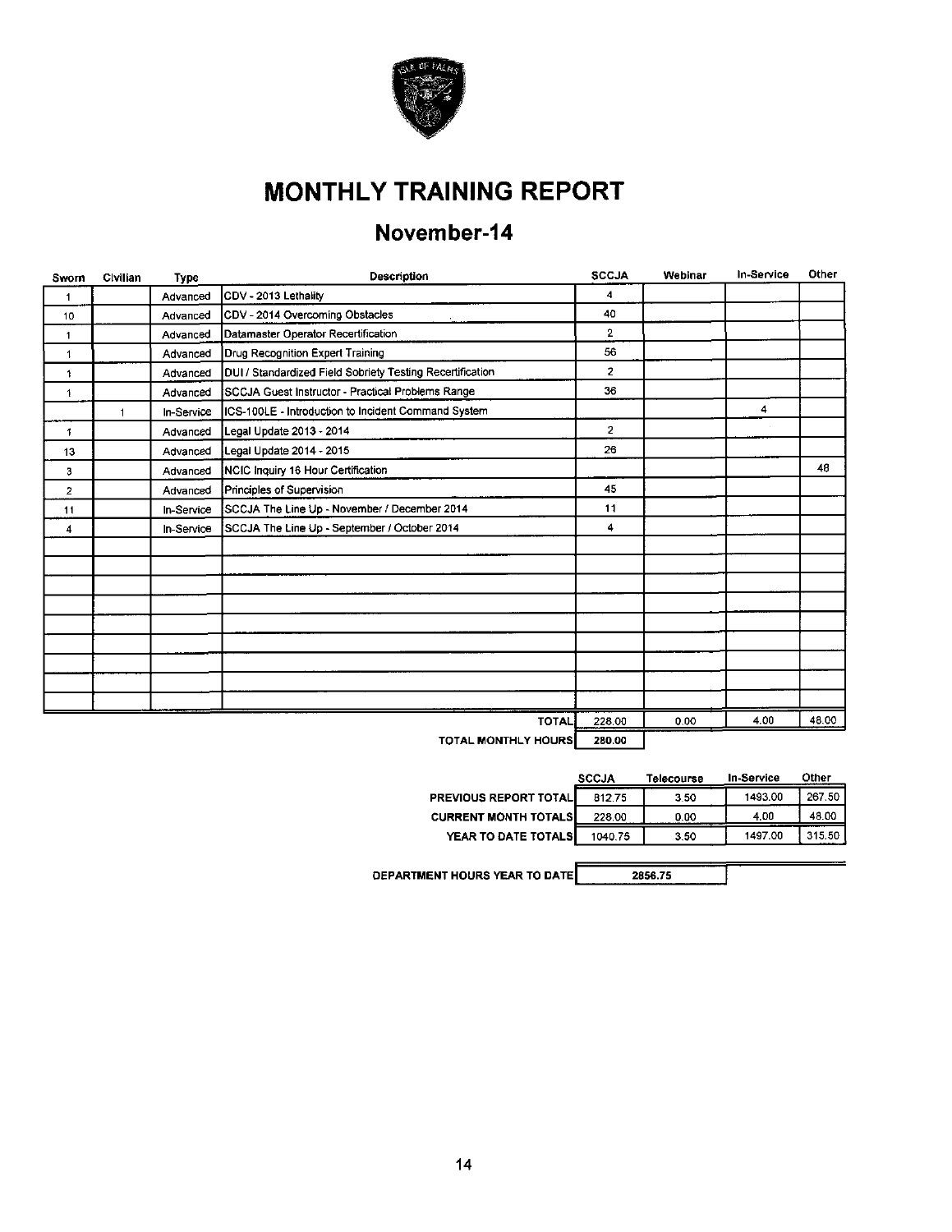# Isle of Paims Police Department Overtime Report **November** 2014

| Category                                                       | <b>Hours</b> |
|----------------------------------------------------------------|--------------|
| Beach Project Counter                                          | 59.75        |
| <b>Beach Project Security</b>                                  | 209.75       |
| Court - Municipal                                              | 3.5          |
| Court - Other                                                  | 9.5          |
| Daylight Savings                                               | 3            |
| Holdover Arrest                                                | 11.25        |
| <b>Holdover Manpower</b>                                       |              |
| Investigation Follow-up                                        | 7            |
| Meeting                                                        | 2.75         |
| <b>Sick Coverage</b>                                           | 28           |
| Training                                                       | 46           |
| <b>Training Coverage</b>                                       | 8.5          |
| <b>Vacation Coverage</b>                                       | 57.75        |
| <b>Weekly Schedule</b>                                         | 38           |
| <b>TOTAL HOURS</b>                                             | 485.75       |
| Reporting for Pay Periods - October 27th through November 24th |              |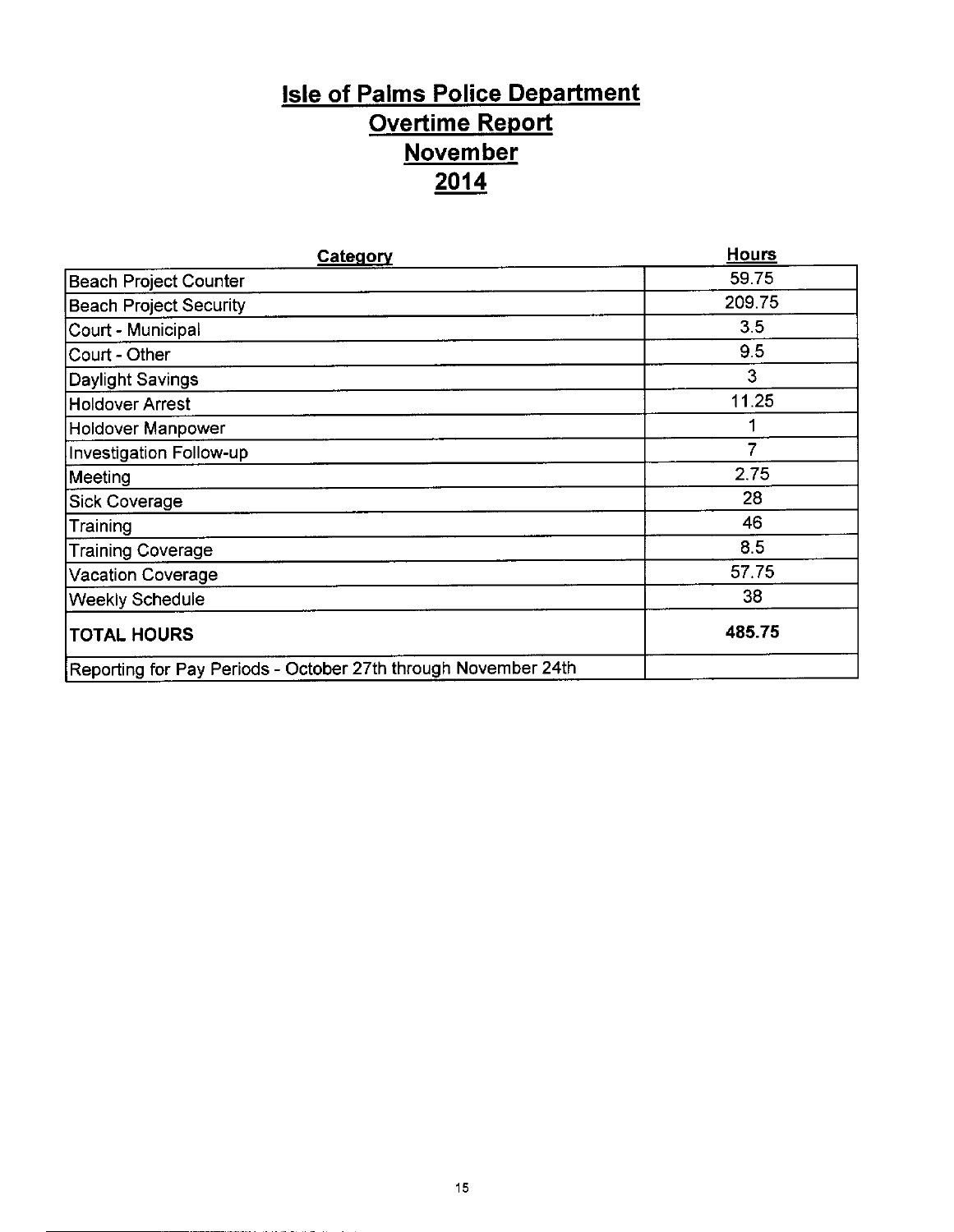| NOISE COMPLAINTS              | $\frac{6}{2}$       |       |                           |                                                         |                                                    | s vyukszollegozpymokai unyvia uvojnymokszos povembezoró |                                                    |                                  |                   |                |                 |
|-------------------------------|---------------------|-------|---------------------------|---------------------------------------------------------|----------------------------------------------------|---------------------------------------------------------|----------------------------------------------------|----------------------------------|-------------------|----------------|-----------------|
|                               | DATE                | TIME  | RESIDENT<br><b>ISLAND</b> | RENTAL<br>LONG<br>TERM                                  | LONG TERM<br>BY OWNER   BY AGENCY<br><b>RENTAL</b> | SHORT TERM<br>BY OWNER<br><b>RENTAL</b>                 | <b>TERM BY</b><br>AGENCY<br>RENTAL<br><b>SHORT</b> | LOCATIONS   F/U<br><b>OTHER</b>  | ပ                 |                | ₹               |
| 906 Palm Boulevard            | 11/2/2014           | 22:30 | $\circ$                   | $\bullet$                                               | $\circ$                                            |                                                         | $\blacktriangleleft$<br>$\bullet$                  | $\frac{1}{\mathbf{O}}$           |                   |                | $\geq$          |
| 3602 Palm Boulevard           | 11/8/2014           | 23:50 | $\ddot{\bullet}$          | $\circ$                                                 | $\overline{\bullet}$                               |                                                         | 1<br>$\circ$                                       | $\frac{1}{\sigma}$               |                   | $\geq$         |                 |
| 125 Charleston Boulevard      | 11/21/2014          | 16:59 | $\overline{\bullet}$      | $\bullet$                                               |                                                    |                                                         | $\blacksquare$<br>$\circ$                          | $\frac{1}{\sigma}$               |                   |                | 3               |
| Area of 29th Avenue           | 11/21/2014          | 23:00 | $\circ$                   | ం                                                       | $\overline{\bullet}$ . $\overline{\bullet}$        |                                                         | $\circ$<br>$\circ$                                 | $\frac{1}{1}$                    |                   |                |                 |
| 3505 Palm Boulevard           | 11/22/2014          | 4:40  | $\circ$                   | 0                                                       | $\bullet$                                          |                                                         | 0<br>$\overline{\phantom{0}}$                      | $\frac{1}{\sigma}$               | ပ                 |                |                 |
| 81C Long Boulevard            | 11/29/2014          | 23:50 | $\circ$                   | $\circ$                                                 | ۰<br>÷                                             |                                                         | 0<br>$\circ$                                       | щ<br>$\overline{\phantom{0}}$    |                   |                | ₹               |
|                               | 6 Total by Category |       | 0                         | 0                                                       | $\bullet$                                          |                                                         | m<br>H                                             | $\sim$                           |                   | H              | 4               |
|                               |                     |       |                           |                                                         |                                                    |                                                         |                                                    |                                  |                   |                |                 |
|                               | % by Category       |       | Š                         | š                                                       | క                                                  | 17%                                                     | 50%                                                | 33%                              |                   | $\ddot{\cdot}$ |                 |
| <b>BARKING DOG COMPLAINTS</b> |                     |       |                           |                                                         |                                                    |                                                         |                                                    |                                  |                   |                |                 |
|                               | DATE                | TIME  | RESIDENT<br><b>ISLAND</b> | BY OWNER<br><b>RENTAL</b><br><b>LONG</b><br><b>TERM</b> | LONG TERM<br>BY AGENCY<br><b>RENTAL</b>            | SHORT TERM<br>BY OWNER<br><b>RENTAL</b>                 | <b>TERM BY</b><br>AGENCY<br>RENTAL<br>SHORT        | <b>LOCATIONS</b><br><b>OTHER</b> | $\circ$<br>$\geq$ |                | ≩               |
| 7 Sand Dune Lane              | 11/8/2014           | 23:54 | ۰                         |                                                         | ۰                                                  |                                                         | H<br>0                                             | $\overline{\bullet}$             | u.                |                | Ξ               |
| 23 Twenty-Sixth Avenue        | 11/8/2014           | 21:58 | $\overline{\phantom{0}}$  | $\circ$ $\circ$                                         | $\circ$                                            |                                                         | $\circ$<br>$\circ$                                 | $\frac{1}{\mathsf{d}}$           |                   |                |                 |
| 4 Waterway Island Drive       | 11/11/2014          | 19:04 | $\overline{\phantom{0}}$  | $\circ$                                                 | $\sim$                                             |                                                         | $\overline{\phantom{a}}$<br>$\circ$                | $\mu$<br>$\overline{\bullet}$    |                   |                | ⋧               |
| 3011 Waterway Boulevard       | 11/28/2014          | 18:01 | ᆏ                         | 0                                                       | 0                                                  |                                                         | 0<br>$\circ$                                       | $\overline{\bullet}$             | 2                 |                |                 |
|                               | 4 Total by Category |       | m                         | $\circ$                                                 | $\circ$                                            |                                                         | $\mathbf{\mathbf{t}}$<br>$\circ$                   | $\circ$                          |                   | 0              | $\mathbf{\sim}$ |
|                               | % by Category       |       | 75%                       | Š.                                                      | $\frac{8}{5}$                                      | $\infty$                                                | 25%                                                | δŔ                               |                   |                |                 |